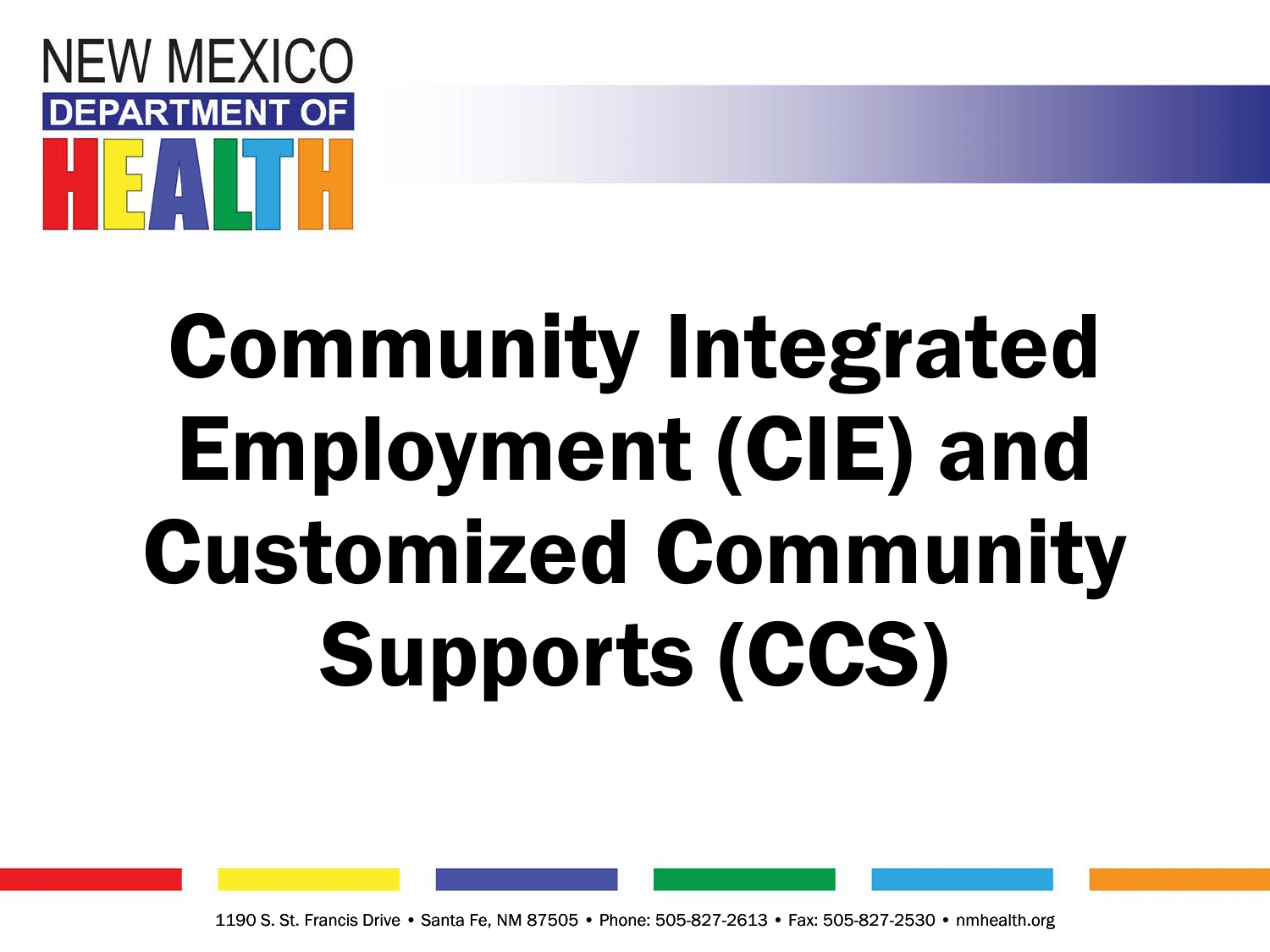# Community Integrated Employment

- Increase economic independence, self-reliance, social connections.
- Work with non-disabled co-workers within the general workforce or assist the individual in business ownership.
- Opportunity for career advancement through growth in wages, hours, experience, promotions and/or movement from group to individual employment.
- Opportunity to participate in negotiating his/her work schedule, break/lunch times, and leave and medical benefits with his/her employer.
- Natural/peer supports should be explored and encouraged and potentially fading these paid supports when natural supports are in place and stable.

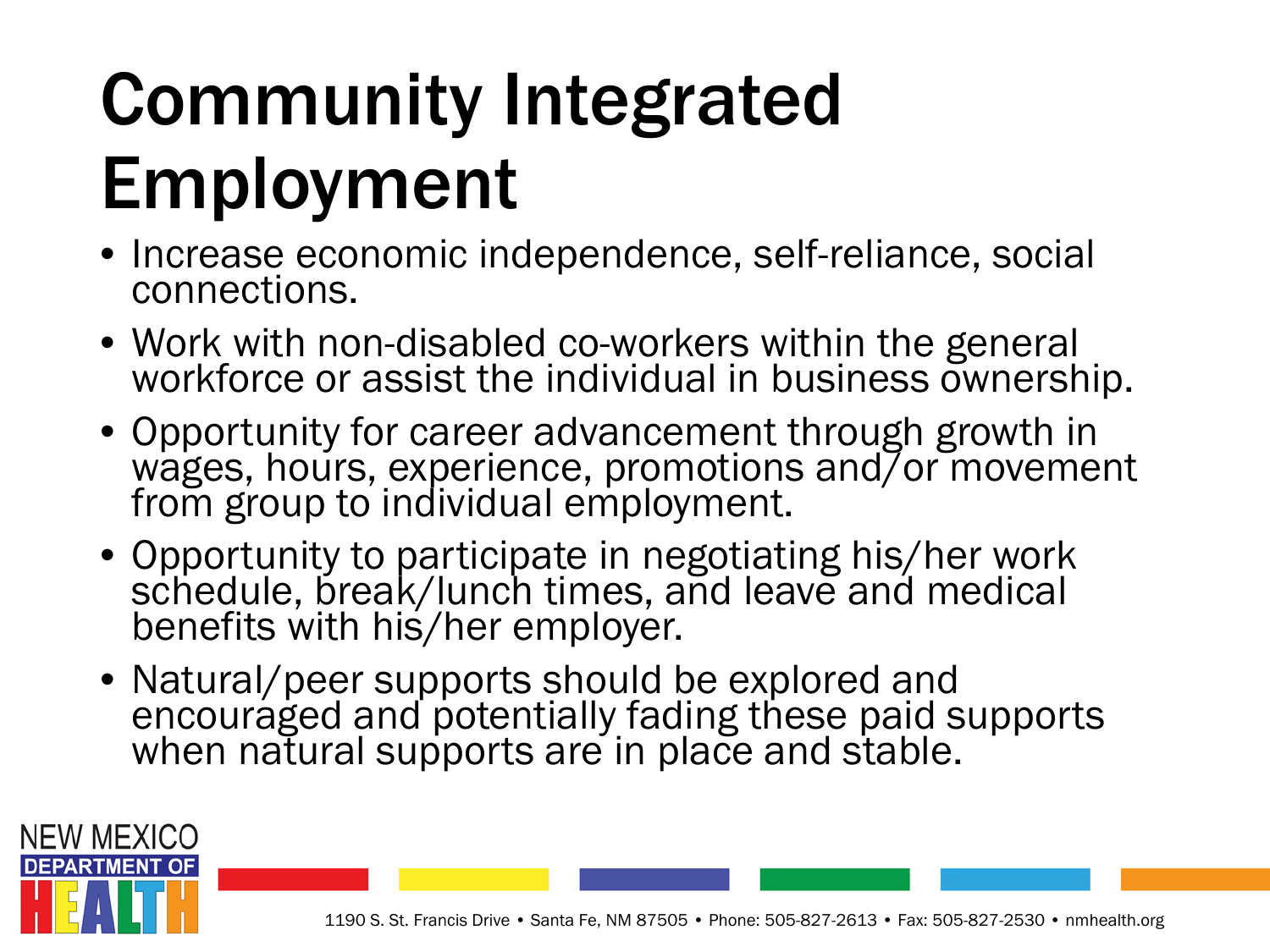# CIE Clinical/Service Criteria

- For All CIE Service Codes
- ISP
- Person-Centered Assessment (PCA)
- Exception: *The PCA is NOT required when the budget is an initial ISP, the individual is new to the service area or provider, the individual is 18 and is transitioning to the adult waiver, or a job is obtained before the assessment can be completed.*

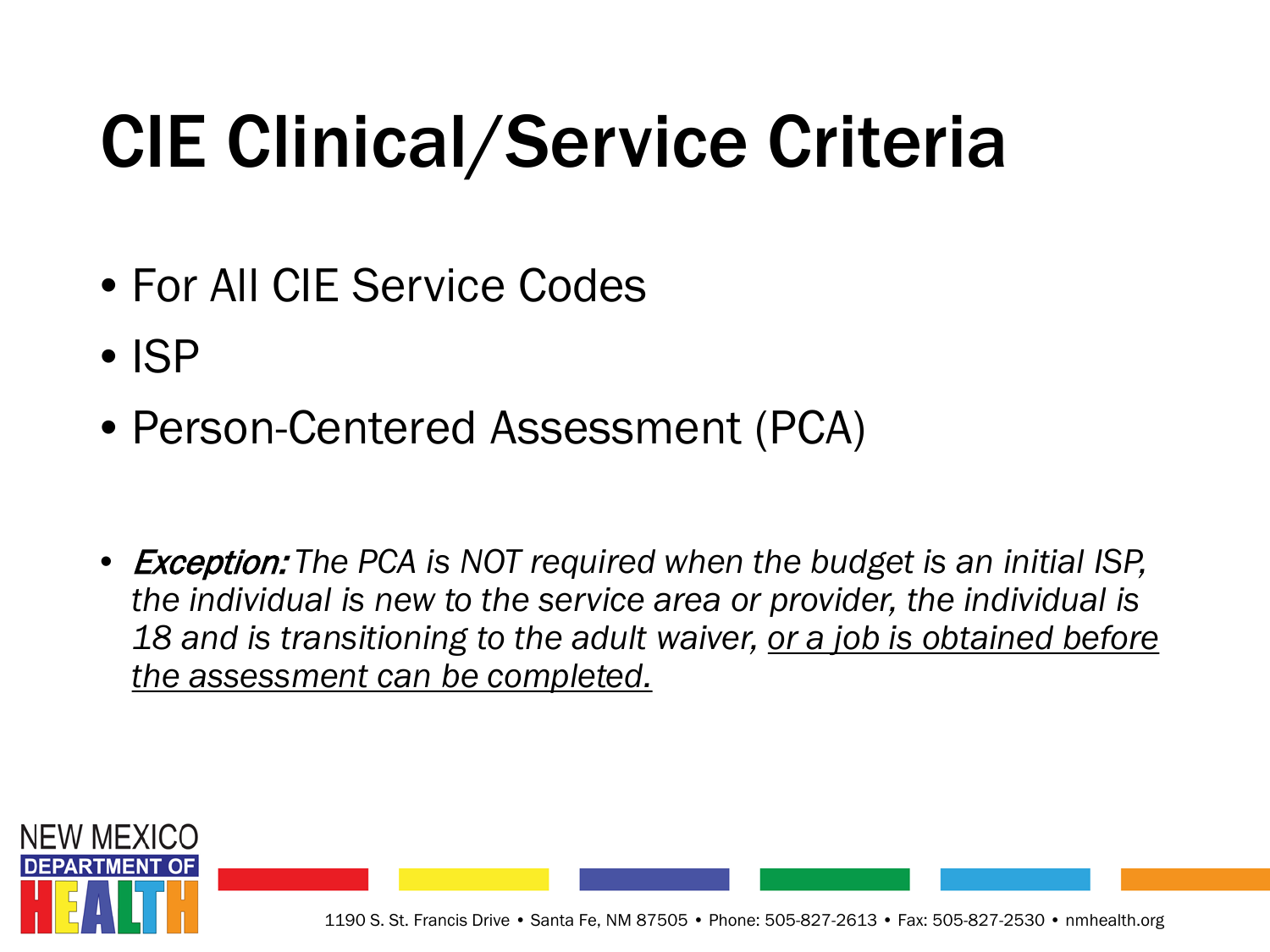# CIE Clinical/Service Criteria

- Group Tiered Rate New Language, Not a New Concept
- Job Maintenance Should request 12 units
- Point of Clarification about Career Development Plans – Job Dev and Maintenance
- Career Development Plan can be part of PCA Language was updated

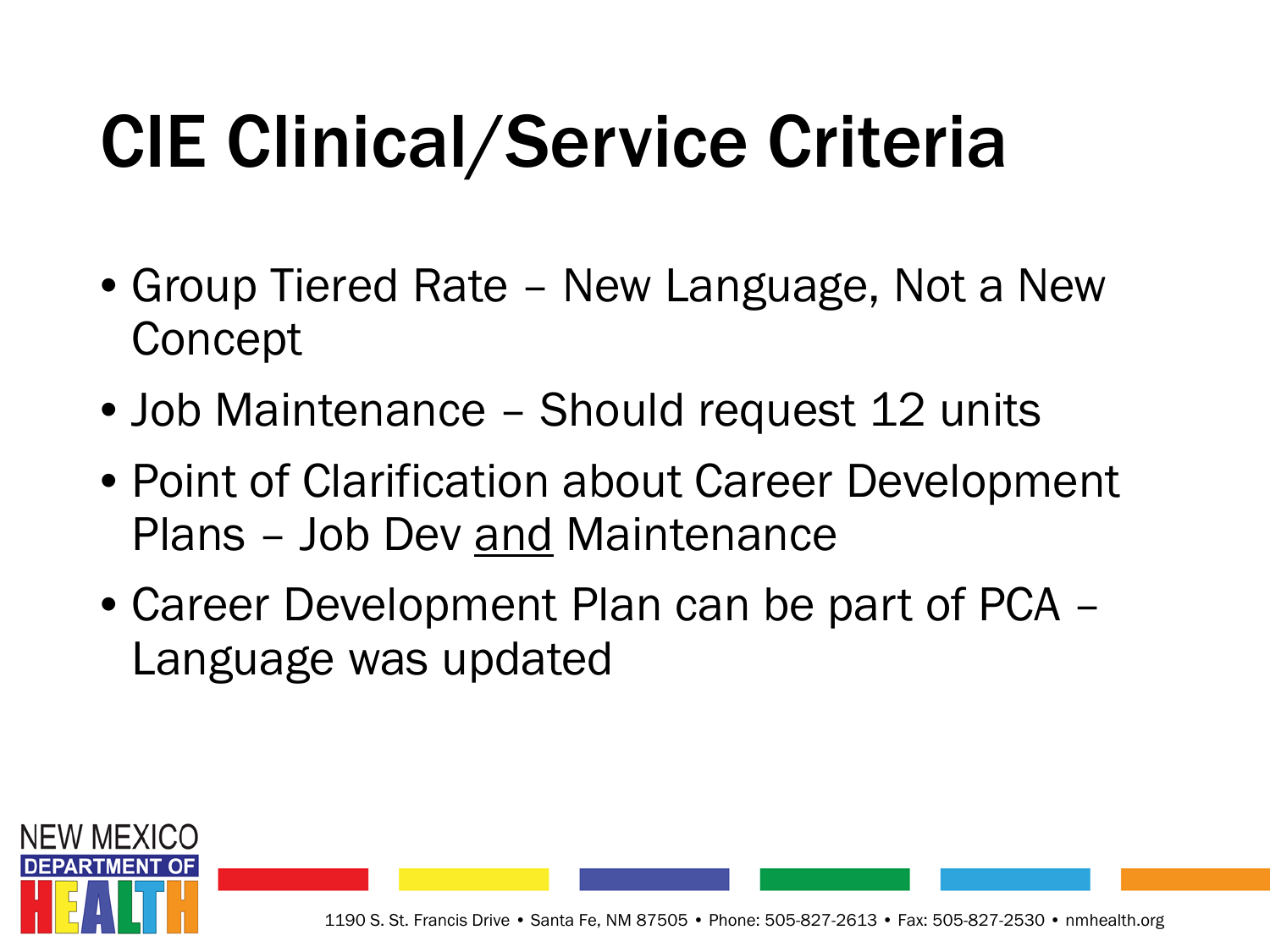# Customized Community **Supports**

- Based on preferences and choices of each individual
- Establish or strengthen interpersonal relationships

NEW MEXICO

**ARTMENT OF** 

- Provided in the community to the fullest extent possible
- Increase independence and reduce the amount of paid supports
- Support the individual to reach his or her personal goals for growth and development.

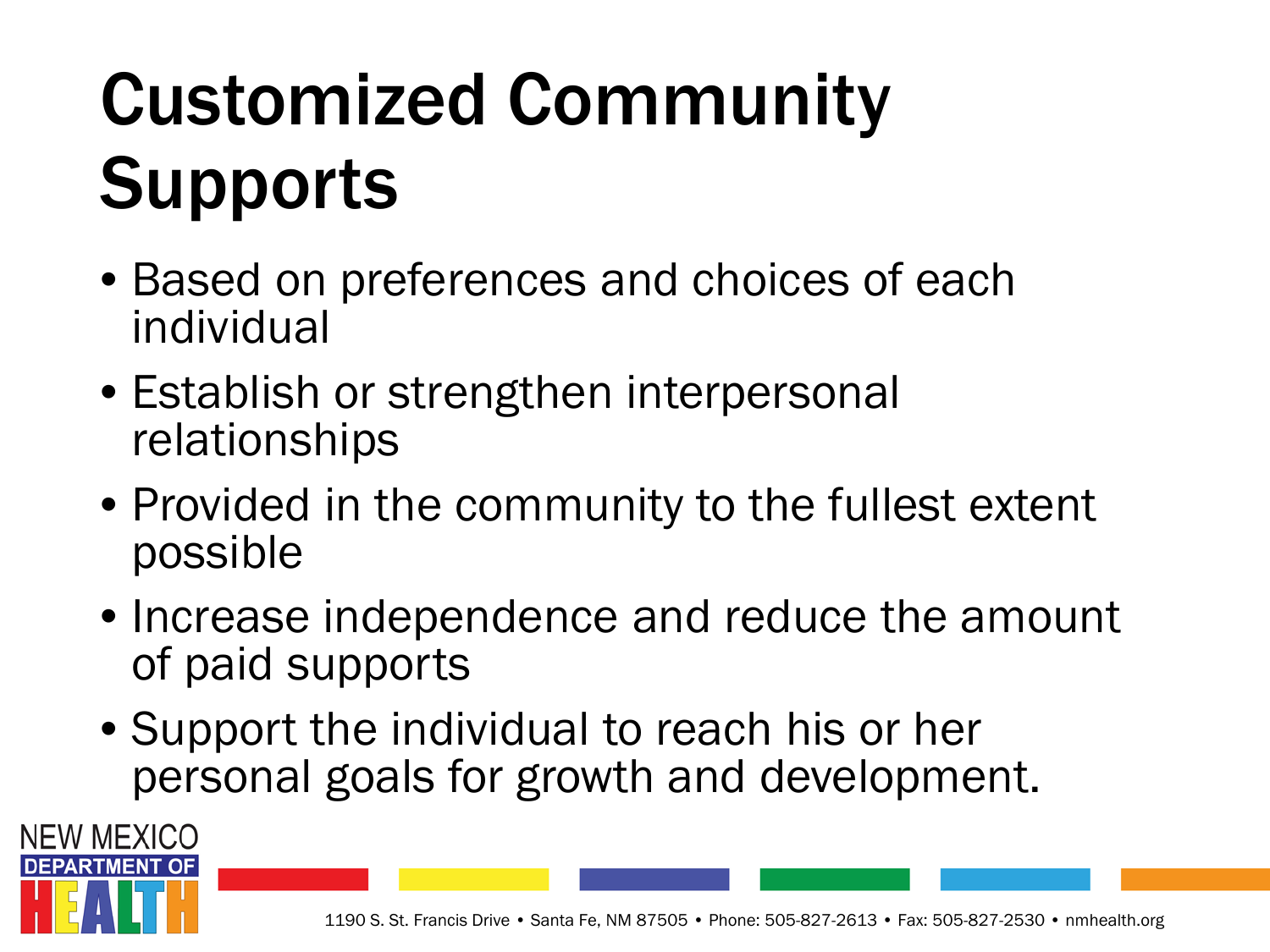# CCS Clinical/Service Criteria

- For All CCS Service Codes
- ISP
- Person-Centered Assessment (PCA)
- Exception: *The PCA is NOT required when the budget is an initial ISP, the individual is new to the service area or provider, the individual is 18 and is transitioning to the adult waiver, or for Fiscal Management for Adult Education Opportunities only.*

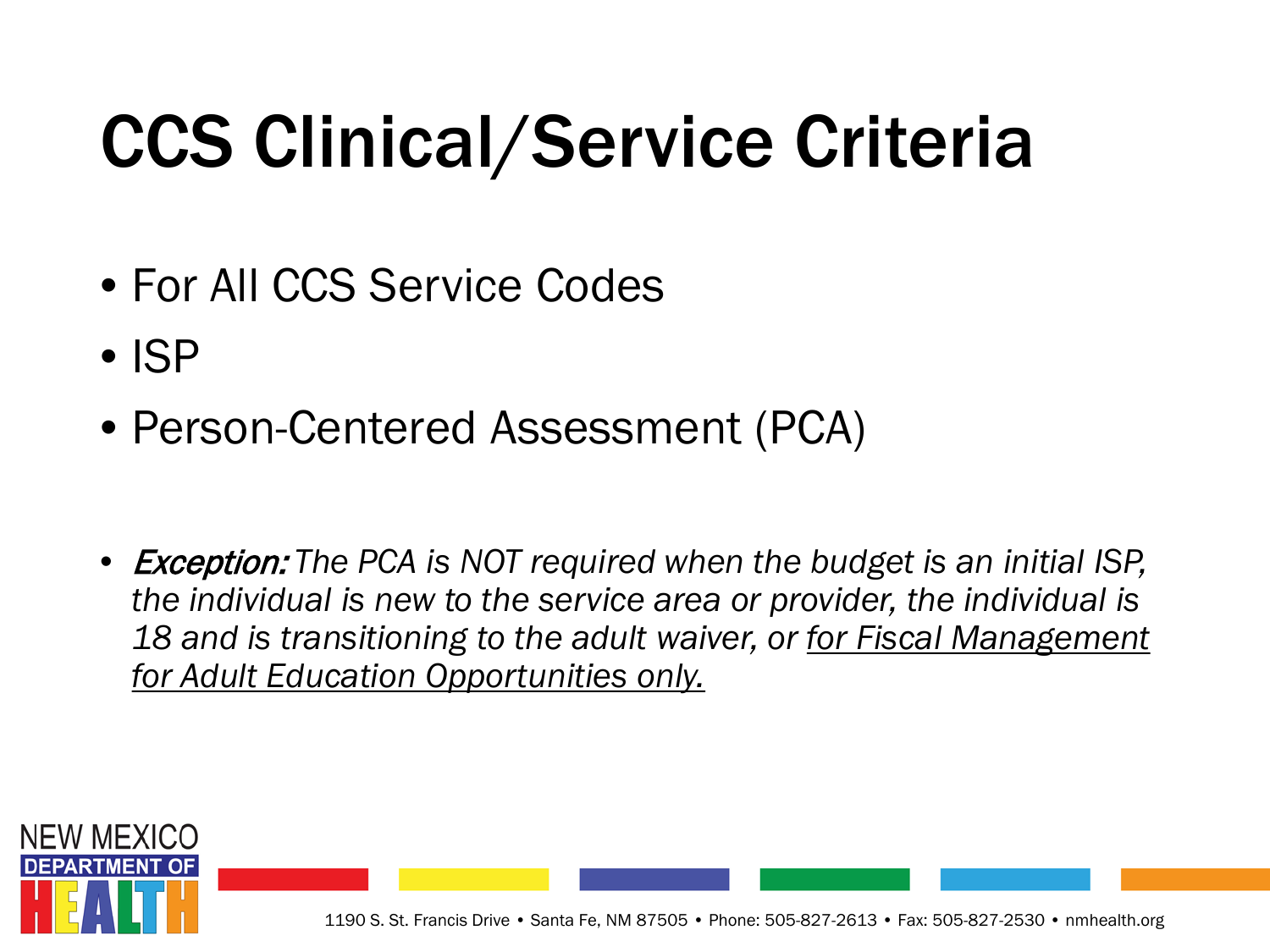# CCS Clinical/Service Criteria

- The CORE is not required to verify ratios or settings. Providers are responsible to provide services in accordance with the DDW Standards.
- Service must be related to a Vision-driven desired outcome in the Live, Work, Fun area or the Meaningful Day area of the ISP – all areas

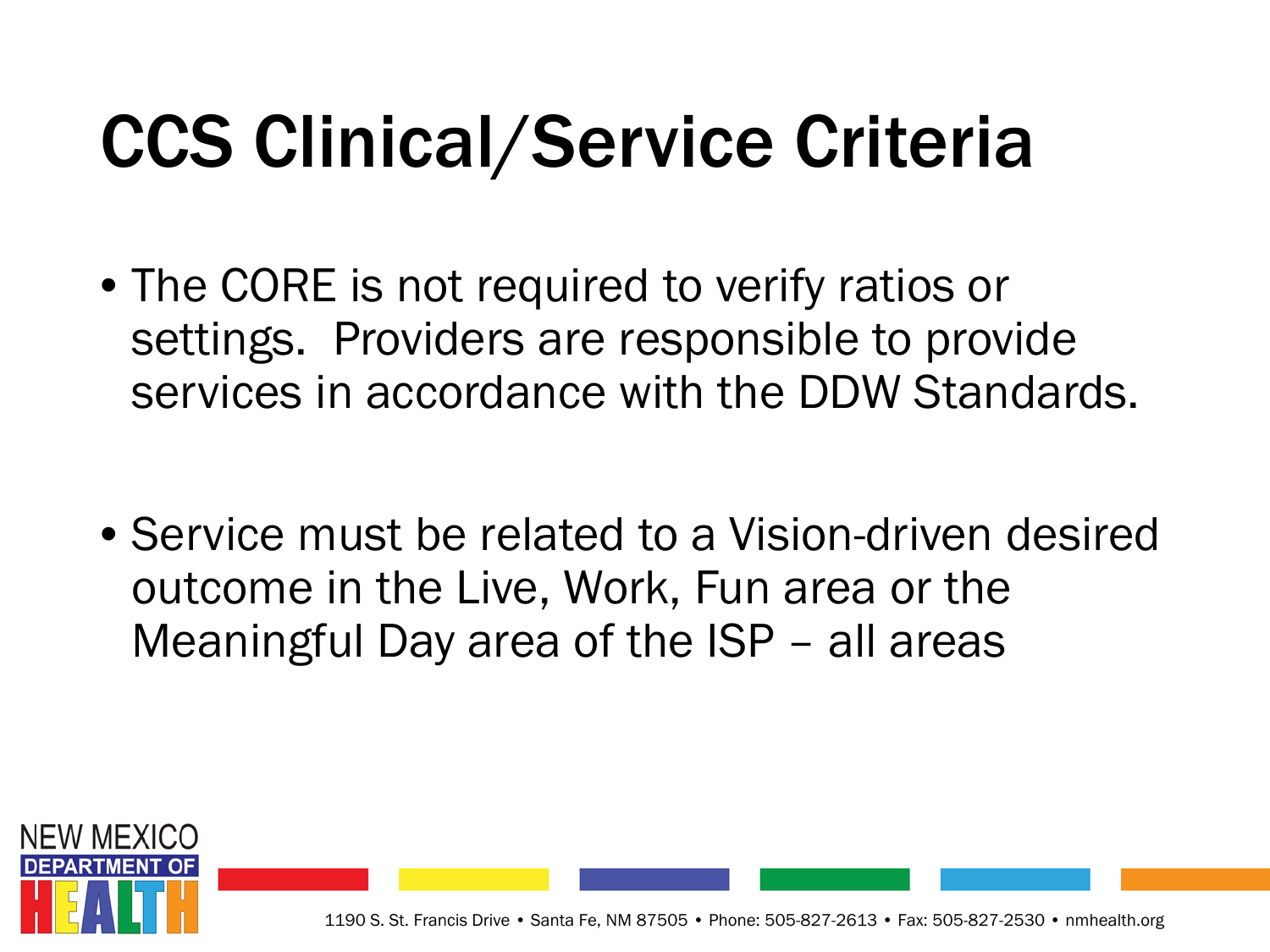# CCS Clinical/Service Criteria

- No Substantive Changes
- Group Tiered Rate New Language, Not a New **Concept**
- Needed to remove CCS In Home

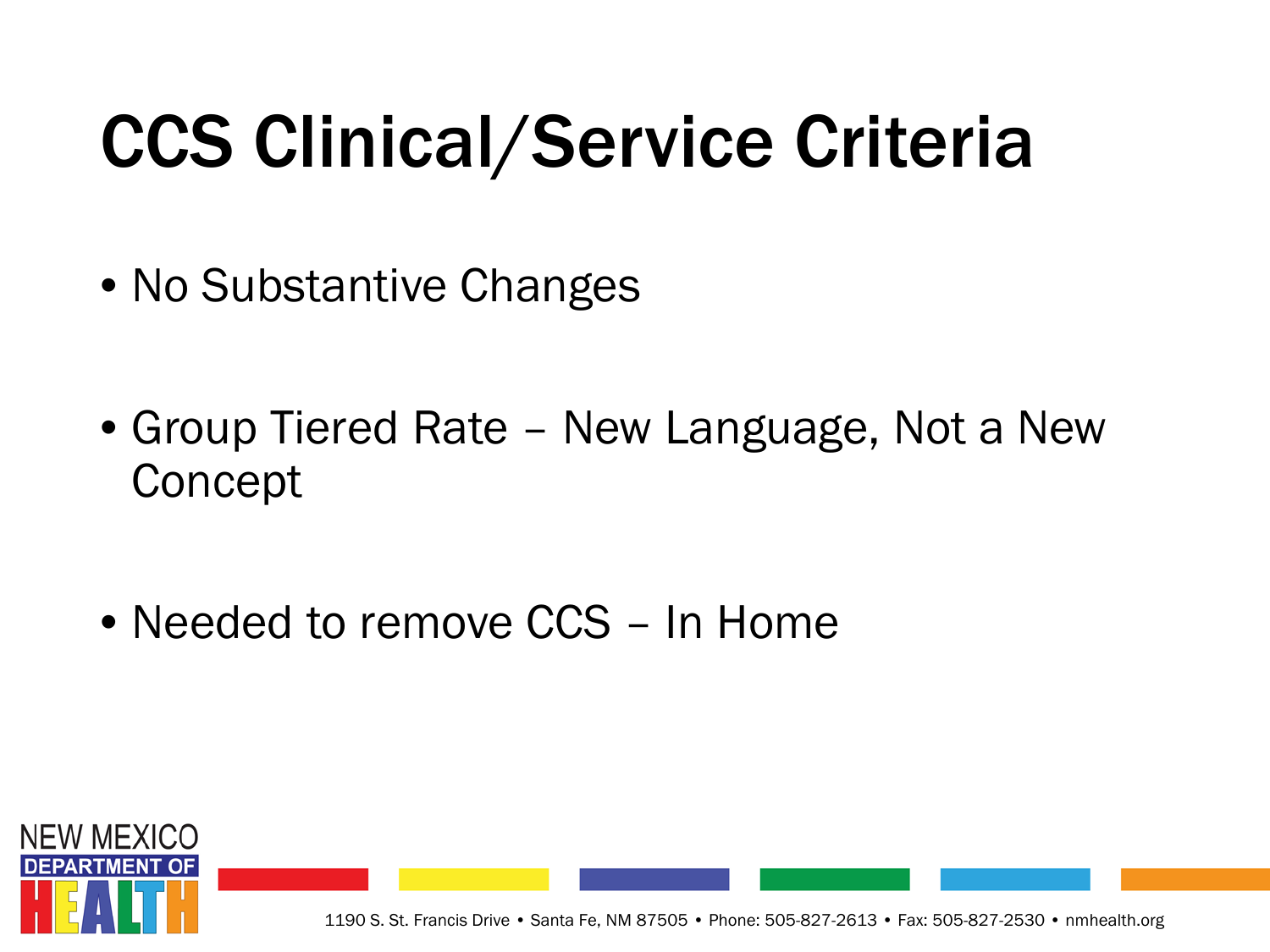### CCS In-Home

- CMS does not pay for a day habilitation service in the home setting
- Current approvals will be honored but should have been approved with a fading plan
- Teams should be implementing the fading plan and contacting the Regional office if there are concerns
- People can still receive services in their home but not under this code
- DDSD will be reaching out to case managers to identify individuals and team and assist with PCP and fading efforts
- There are very few people receiving this service

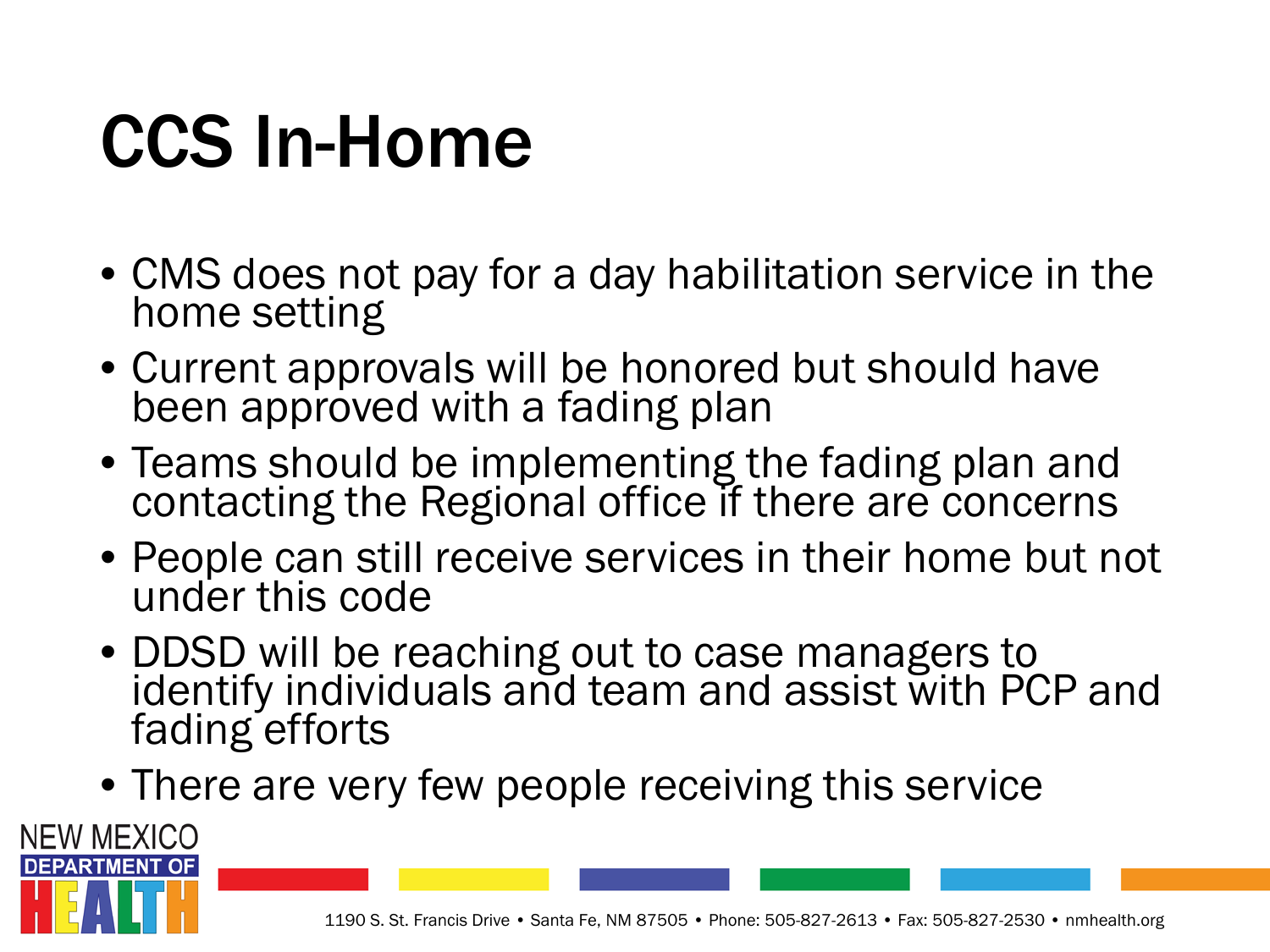# Person-Centered Assessment **History**

Director's Release - VAP Rescission

- On January 15, 2016, DDSD rescinded the Vocational Assessment Profile (VAP) policy and procedure.
- Replaced with the requirement to have a Person-Centered Assessment.
- The provider agency is responsible for the quality of the assessment.

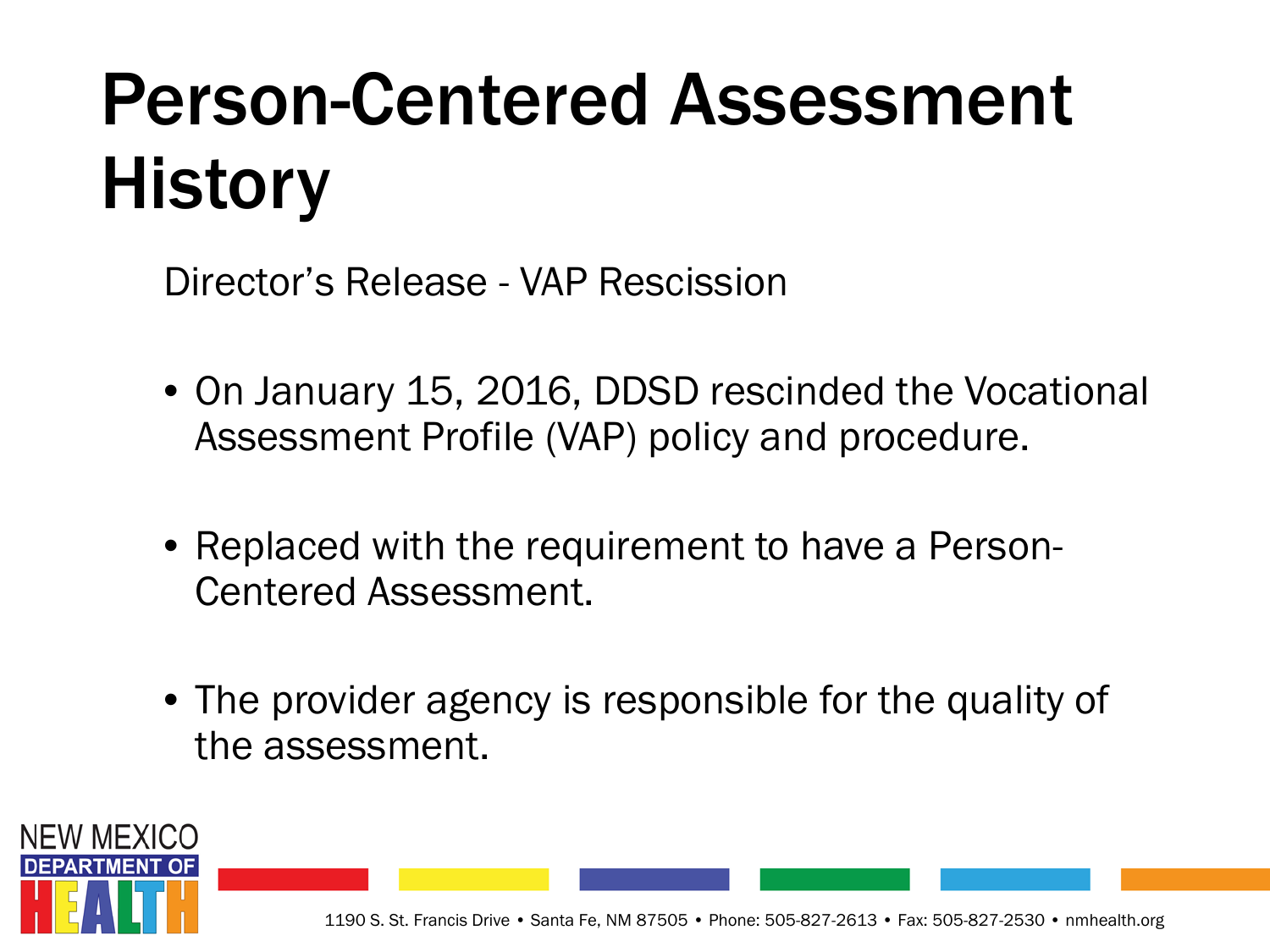### What Makes an Assessment Person-Centered?

- Involve the person, family members or other advocates.
- Detailed enough to provide accurate and complete information related to the person's strengths and interests.
- Should not assume that the person has not changed (since last assessment) or cannot change in the future.

**PARTMENT OF** 

• Starts with the person–not with an assumption about services. **NEW MEXICO**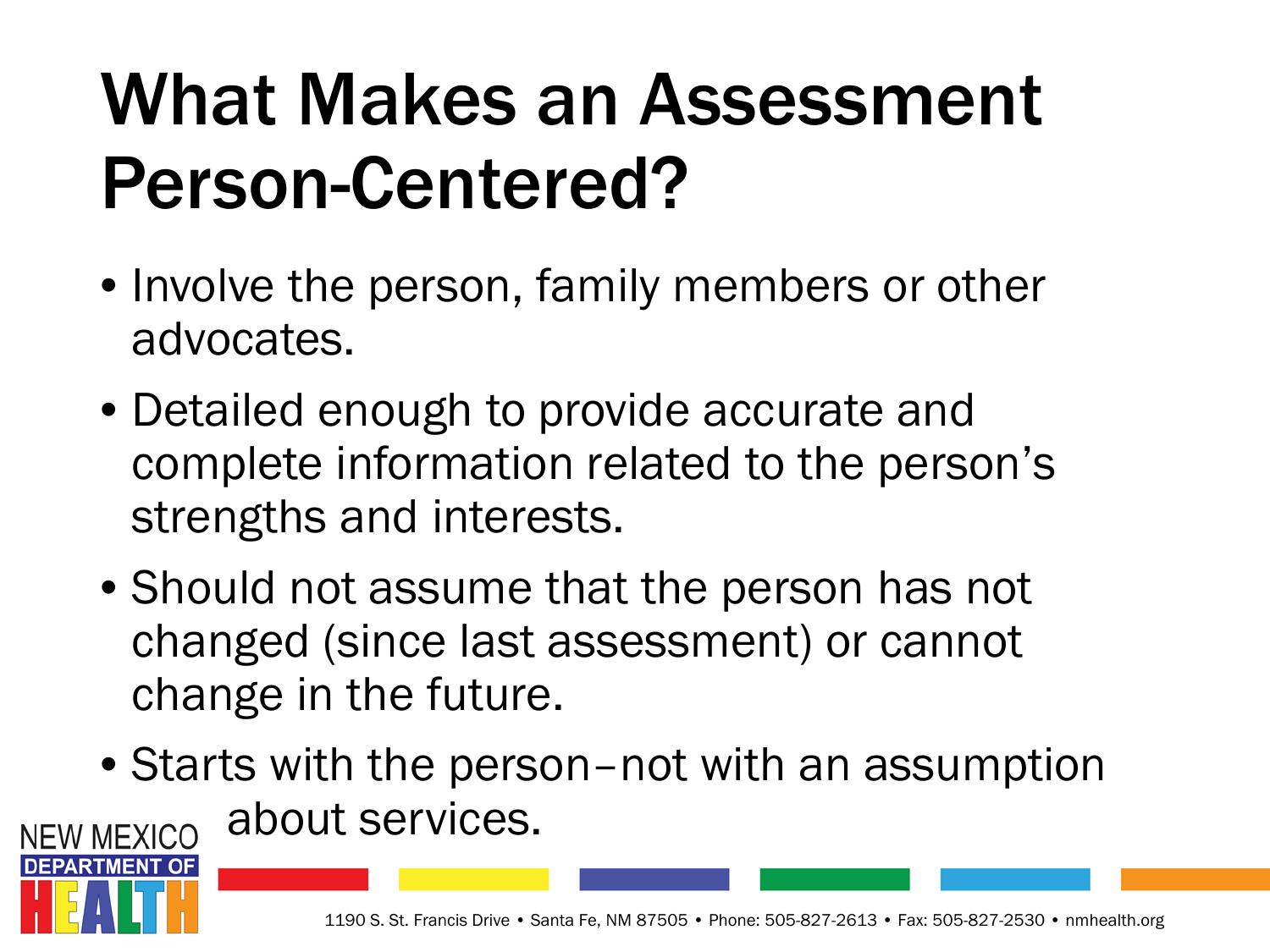#### Person-Centered Assessment Requirements

- New people within **90 days**. (See Exception Below.)
- A new person-centered assessment should be completed at least every five years.
- If significant life changes, a new assessment will be required sooner.
- Person-centered assessments should reviewed and be updated annually. Changes to the updated assessment should be signed and dated in order to demonstrate that the assessment was reviewed.
- Exception: *PCA is NOT required for the CORE when the budget is an initial ISP, the individual is new to the service area or provider, the individual is 18 and is transitioning to the adult*  obtained before the assessment can be *completed.*<br>NEW MEXICO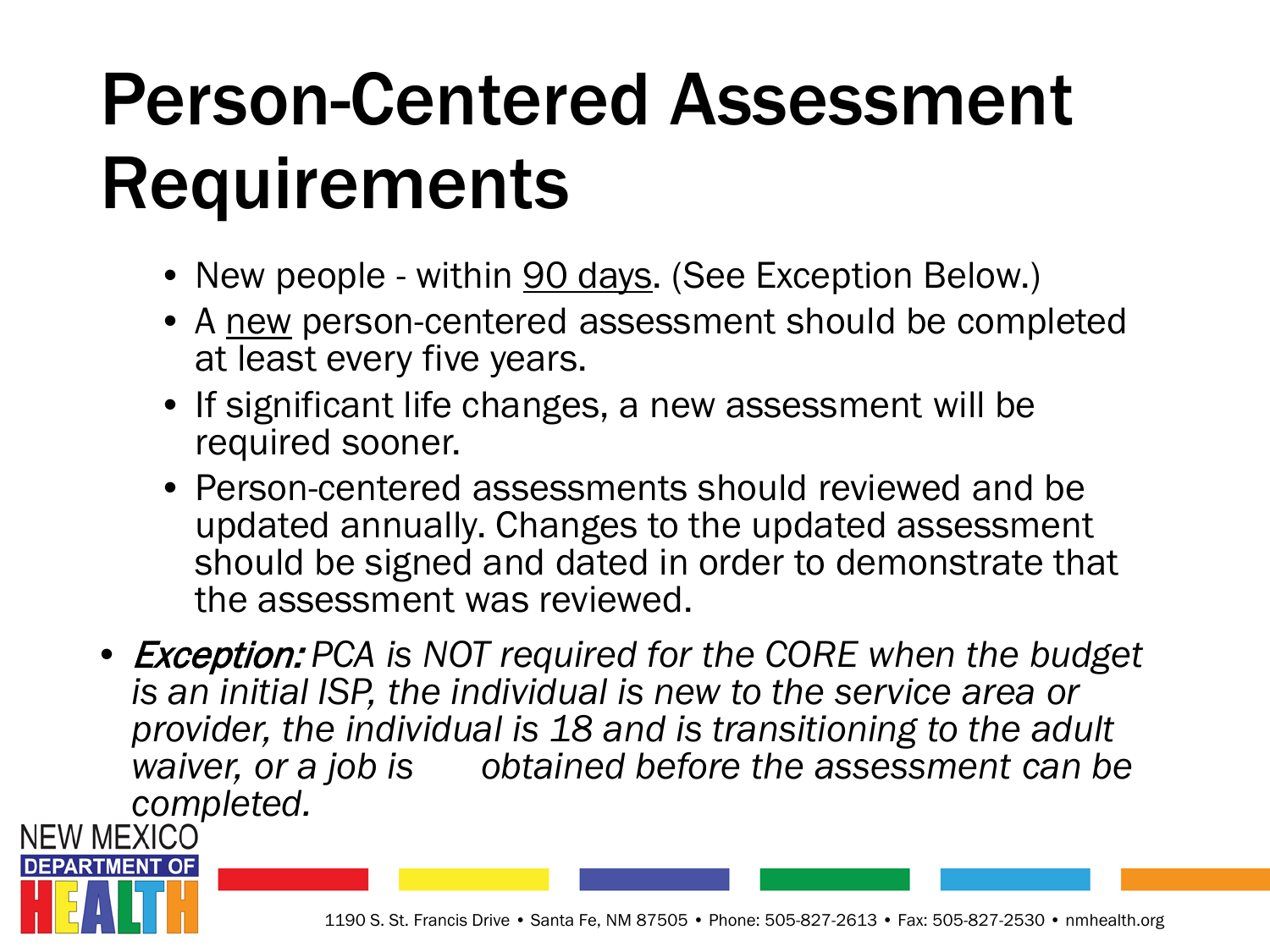# Minimum Requirements

• Minimum Requirements:

PARTMENT OF

- Individual's Background and Current Status,
- Individual's Strengths,
- Individual's Interests,
- Conditions for Success to Integrate into the Community, including Conditions for Job Success (as applicable),
- and Support Needs for the individual.
- A person-centered assessment must include individual and/or family involvement.
- A career development plan should be in place for job seekers to outline the tasks needed to obtain employment *and for those currently employed*. Should be incorporated in the ISP as an NEW MEXICOAction Plan.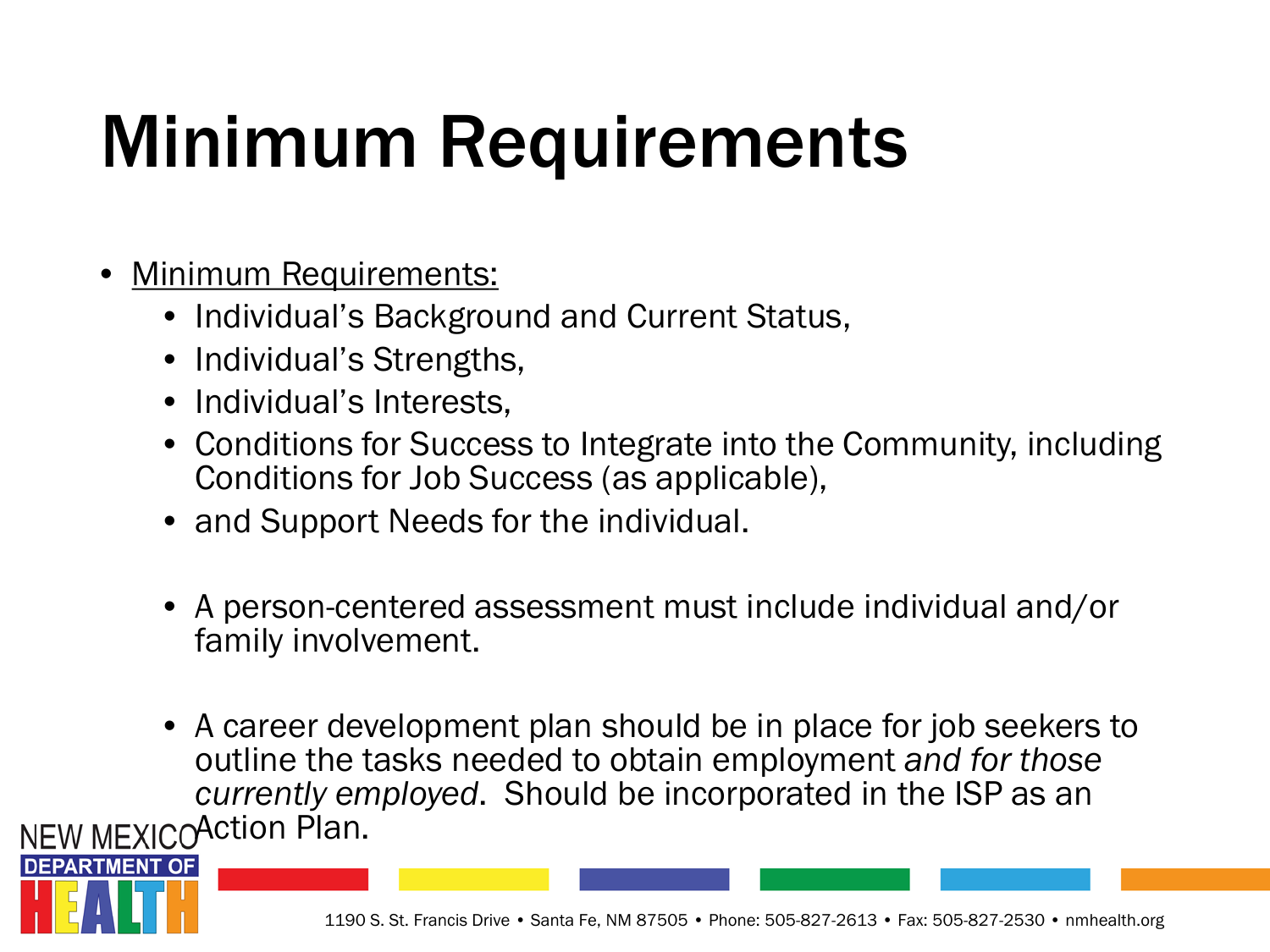### Individual's Background and Current Status

- There are no minimum requirements about what should be included.
- PCA should include a little bit of history about the person and give the reader an idea about what is currently happening.
- This information can be incorporated anywhere in the assessment and does not need to be in a section labeled, "Background and Current Status."

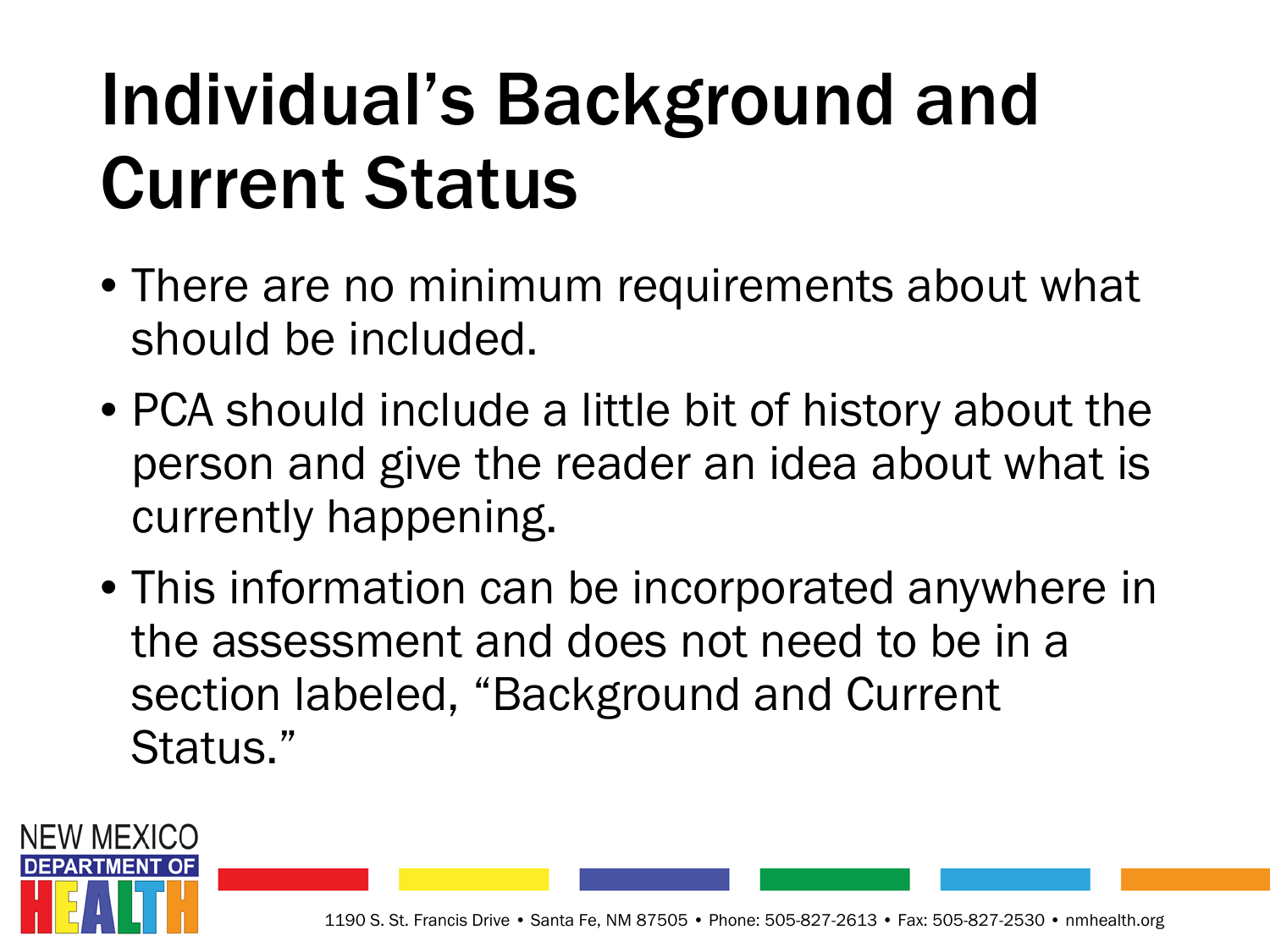# Individual's Strengths

- There are no minimum requirements about what should be included.
- The PCA should highlight what the individual does well.
- This information can be incorporated anywhere in the assessment and does not need to be in a section labeled, "Strengths."

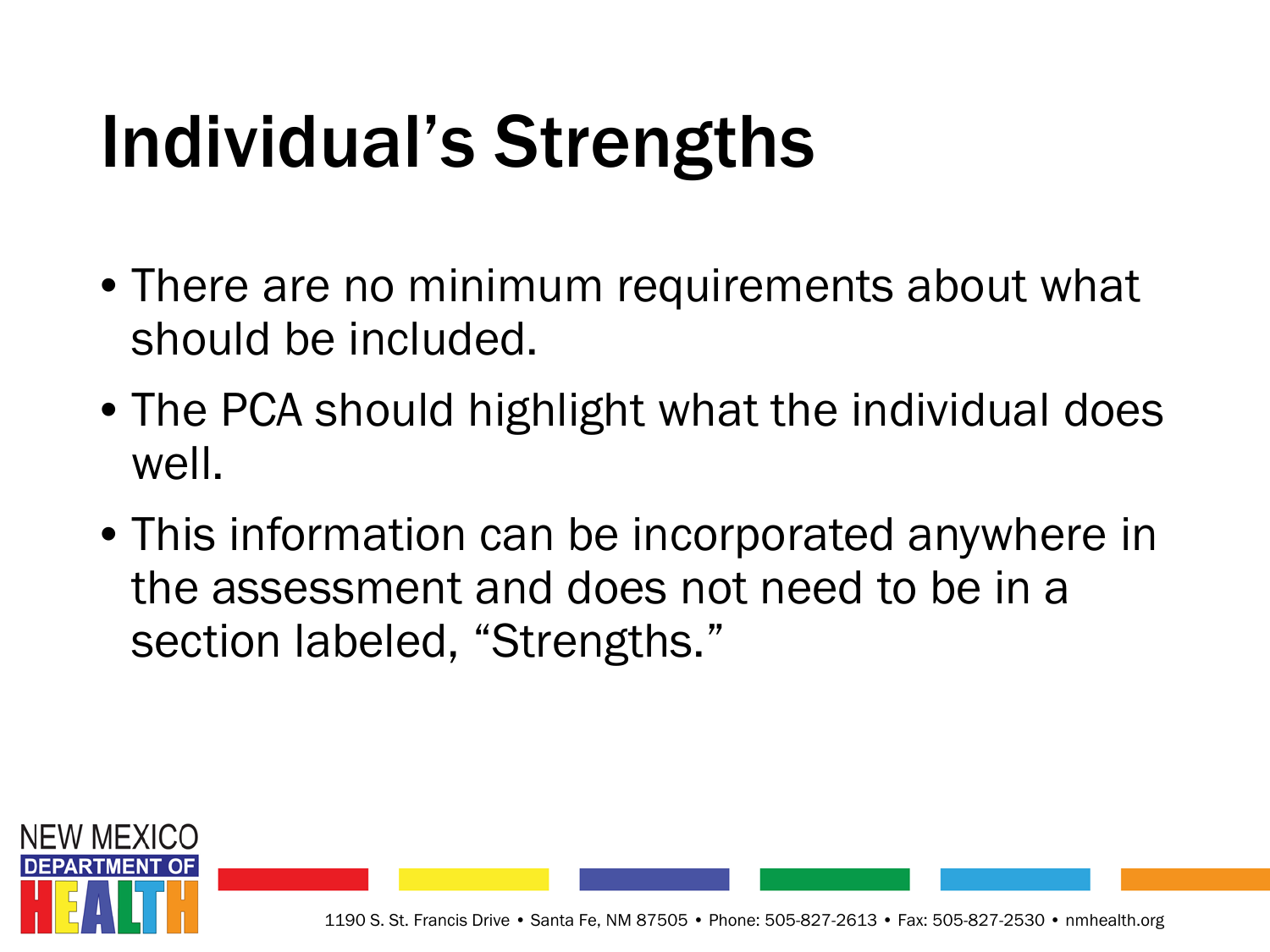### Individual's Interests

- There are no minimum requirements about what should be included.
- The PCA should highlight what the individual likes to do.
- This information can be incorporated anywhere in the assessment and does not need to be in a section labeled, "Interests."

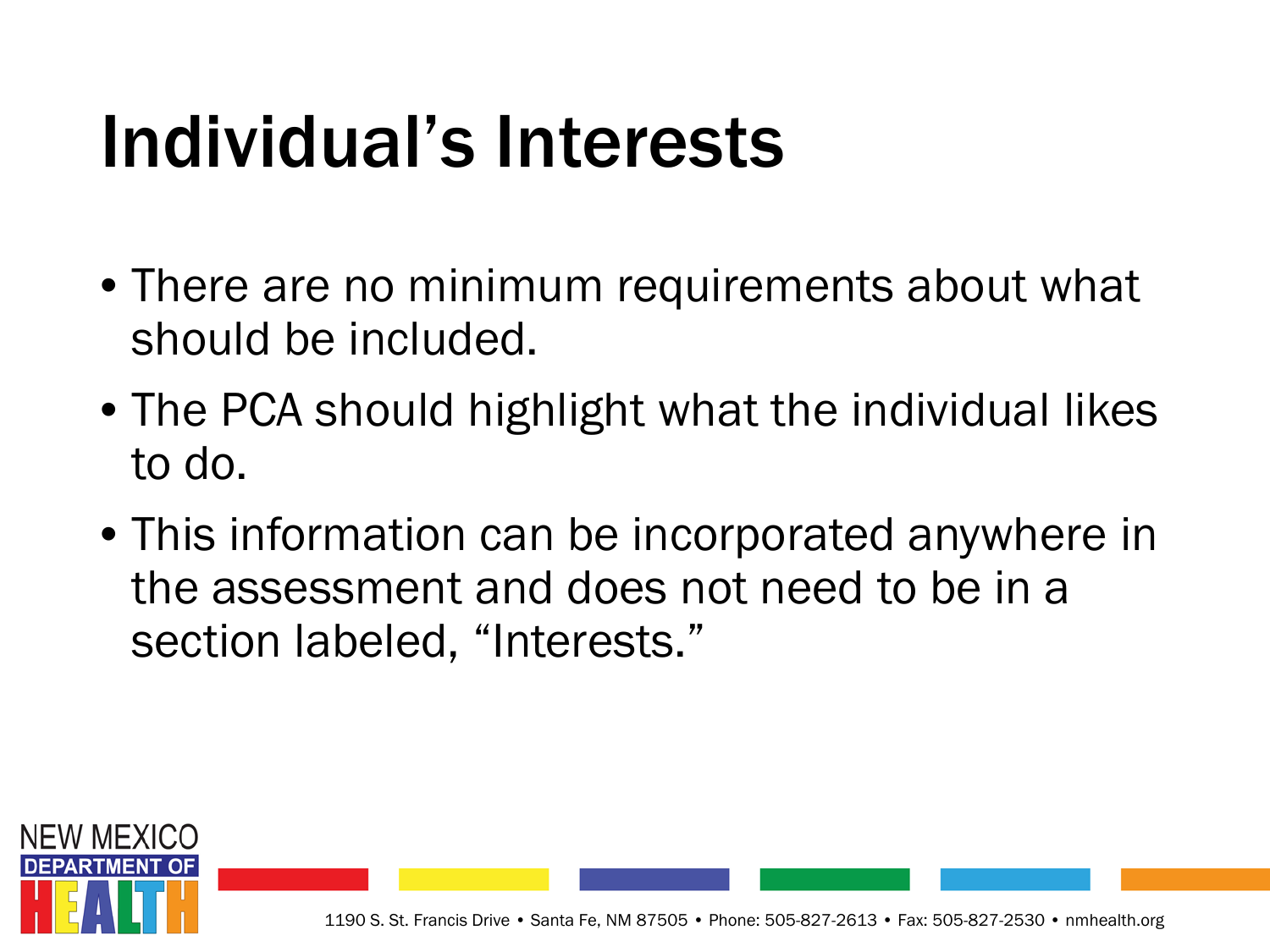# Conditions for Success to Integrate into the Community

• ….Including Conditions for Job Success (as applicable)

NEW MEXICO

**ARTMENT OF** 

- There are no minimum requirements about what should be included.
- Should include information about what would need to happen in order for the individual to truly integrate into the community or a job. It may also include activities to avoid based on past experiences.
- This information can be incorporated anywhere in the assessment and does not need to be in a section labeled, "Conditions for Success."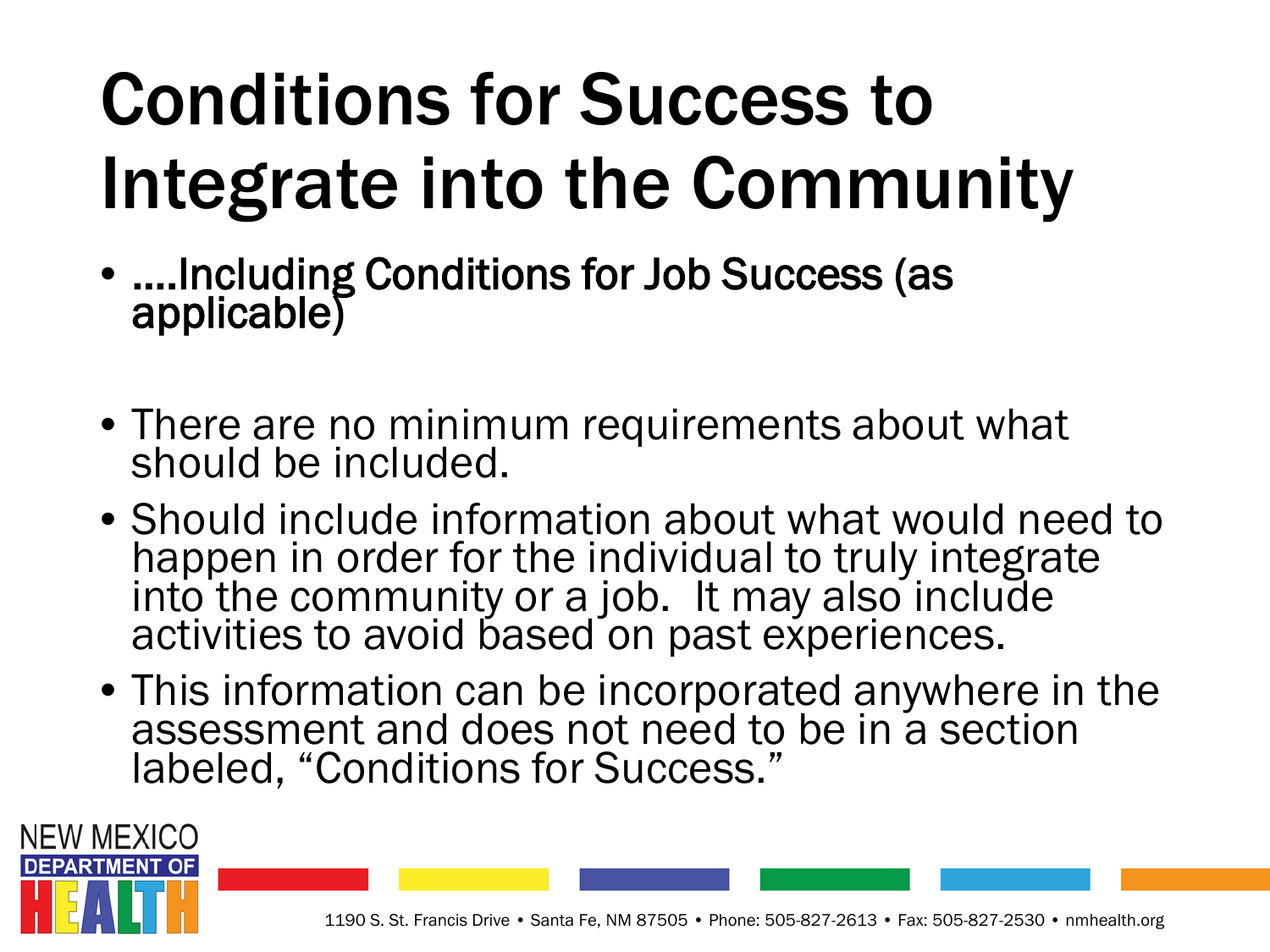### Support Needs for the Individual

- The PCA should address the level of support needs will the agency need to provide.
- There are no minimum requirements about what should be included. Ideally, the PCA would include information about natural supports and assistive technology.
- This information can be incorporated anywhere in the assessment and does not need to be in a section labeled, "Support Needs."

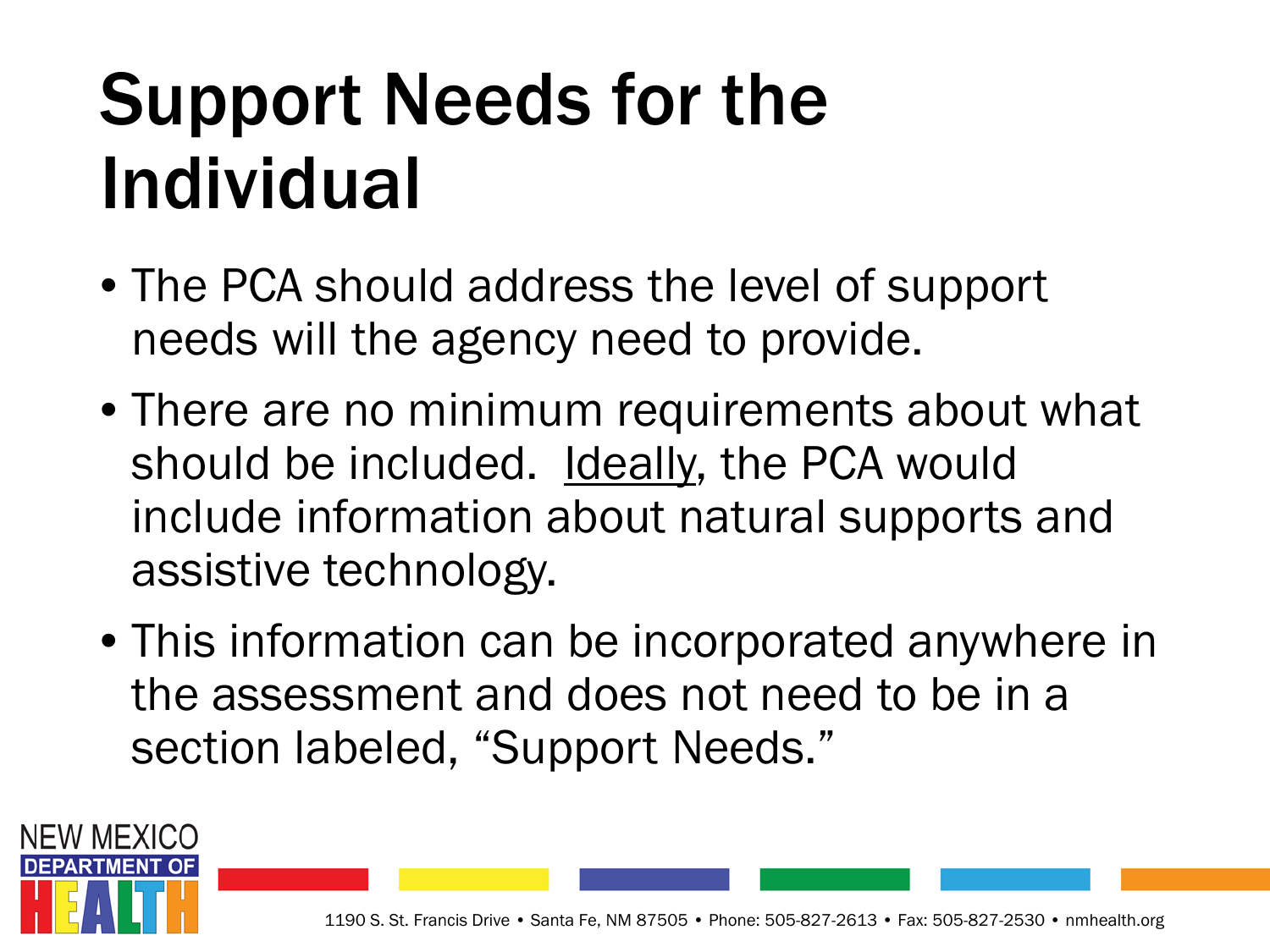# Individual and/or Family Involvement

- This requirement is generating CORE RFIs.
- This information can be incorporated anywhere in the assessment and does not need to be in a section labeled, "Individual Involvement."
- The PCA just needs to show that it was not written in isolation.

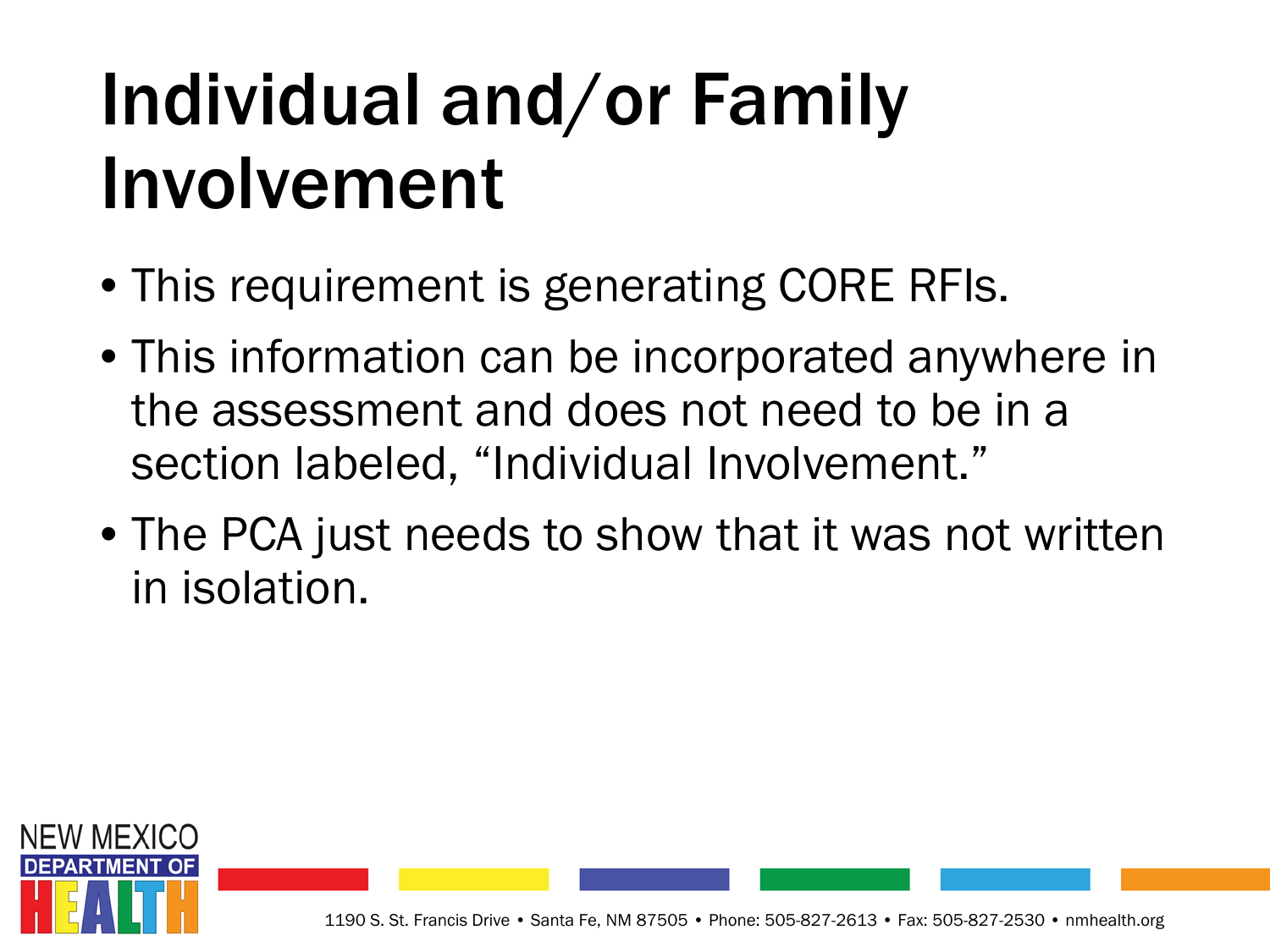### Career Development Plan

- Director's Release 1.14.16 A career development plan should be in place for job seekers to outline the tasks needed to obtain employment.
- Can be a separate document or be added as an addendum to a person-centered assessment.
- Should have specific action steps that identifies who does what, by when.
- The information needs to be incorporated into the ISP as an Action Plan. **NEW MEXICO**

**PARTMENT OF**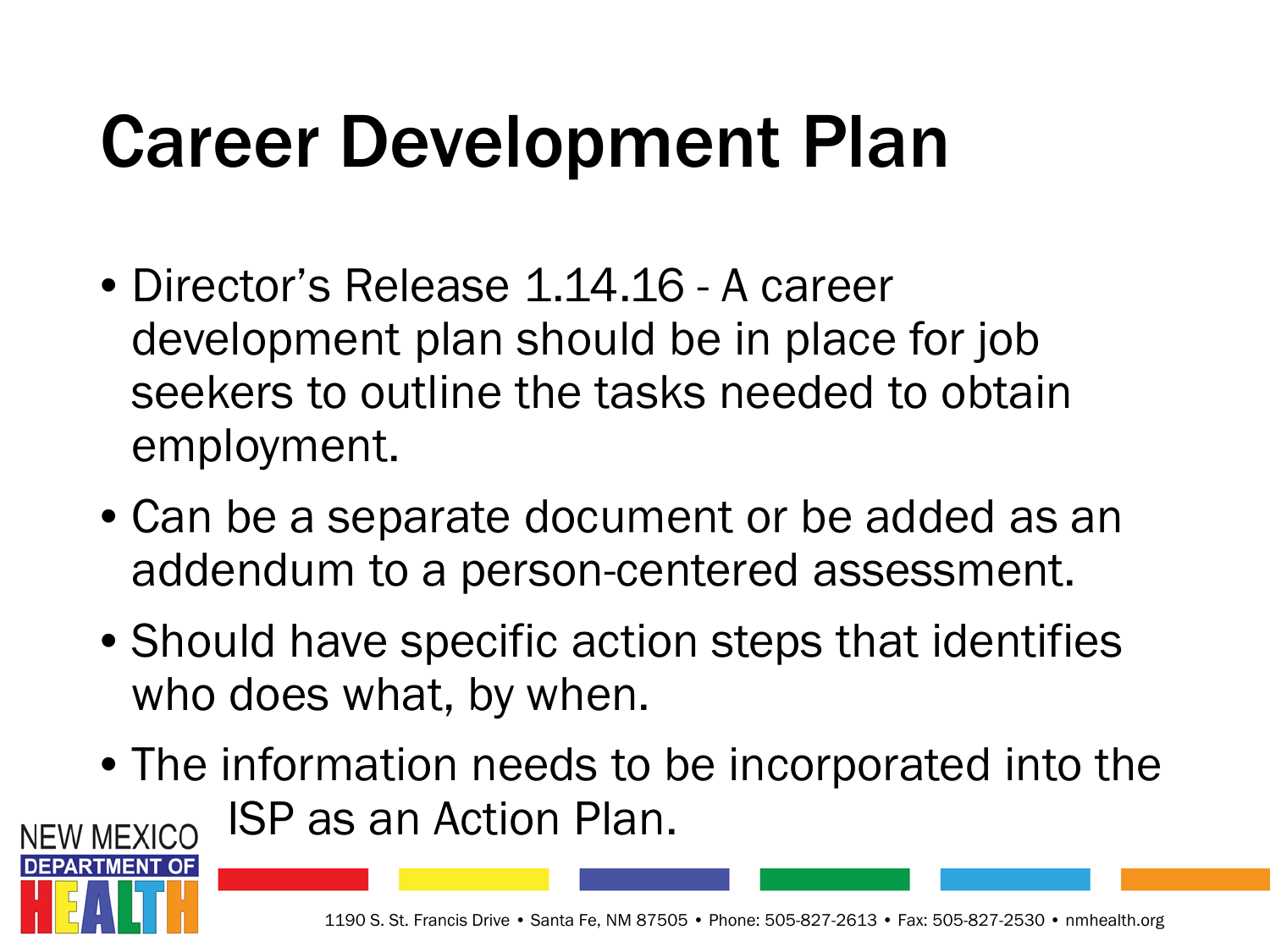#### Exception to a Career Dev. Plan

• Career Development Plan (unless the budget is an initial ISP, the individual is new to the service area or provider, the individual is 18 and is transitioning to the adult waiver, or a job is obtained before the assessment can be completed.)

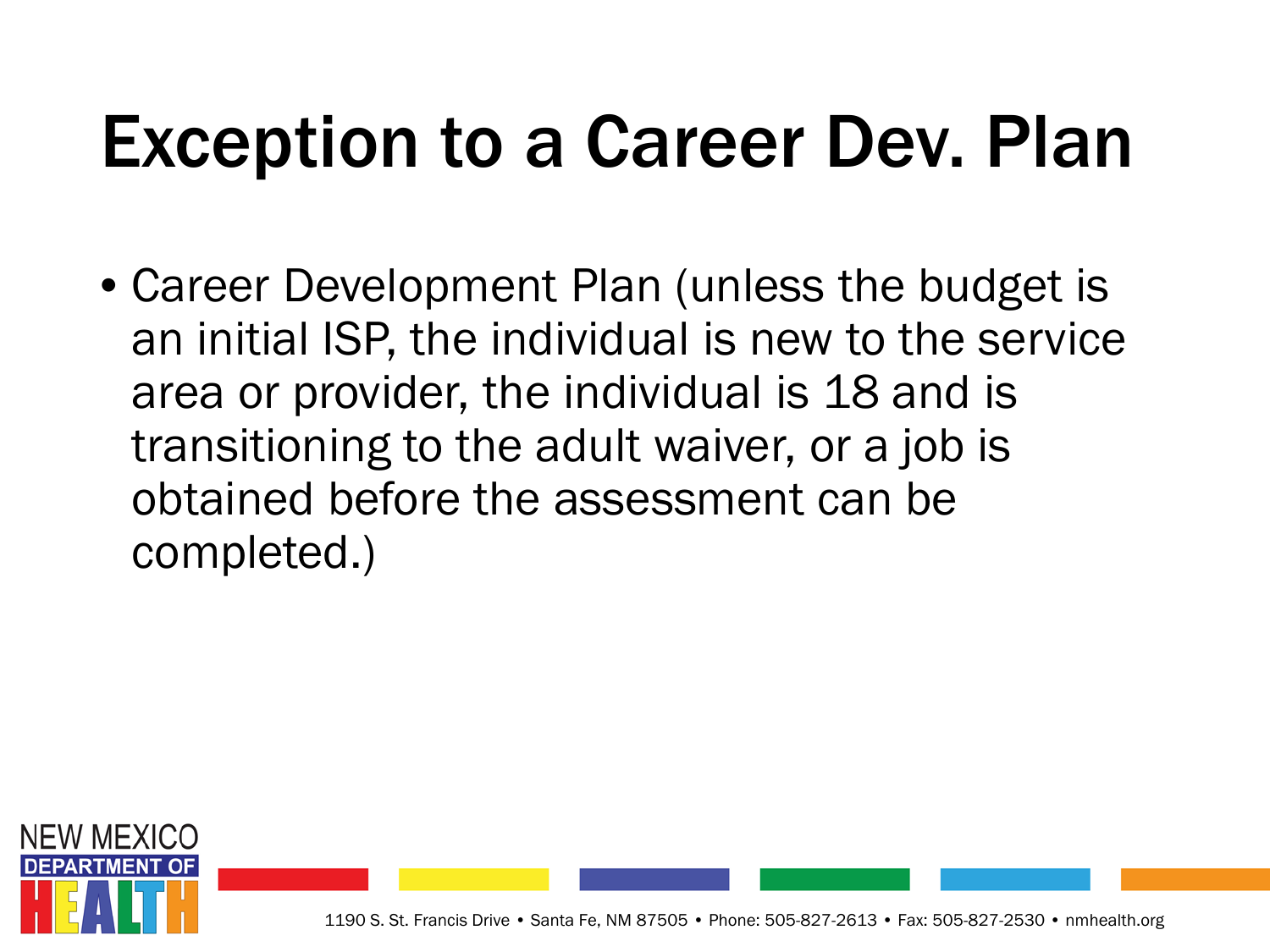### Example Career Dev. Plan



- Who will monitor the plan, update it and assure integration into Work/Learn section of ISP as the updated Career Development Plan?
- Review meeting or email updates to occur by:

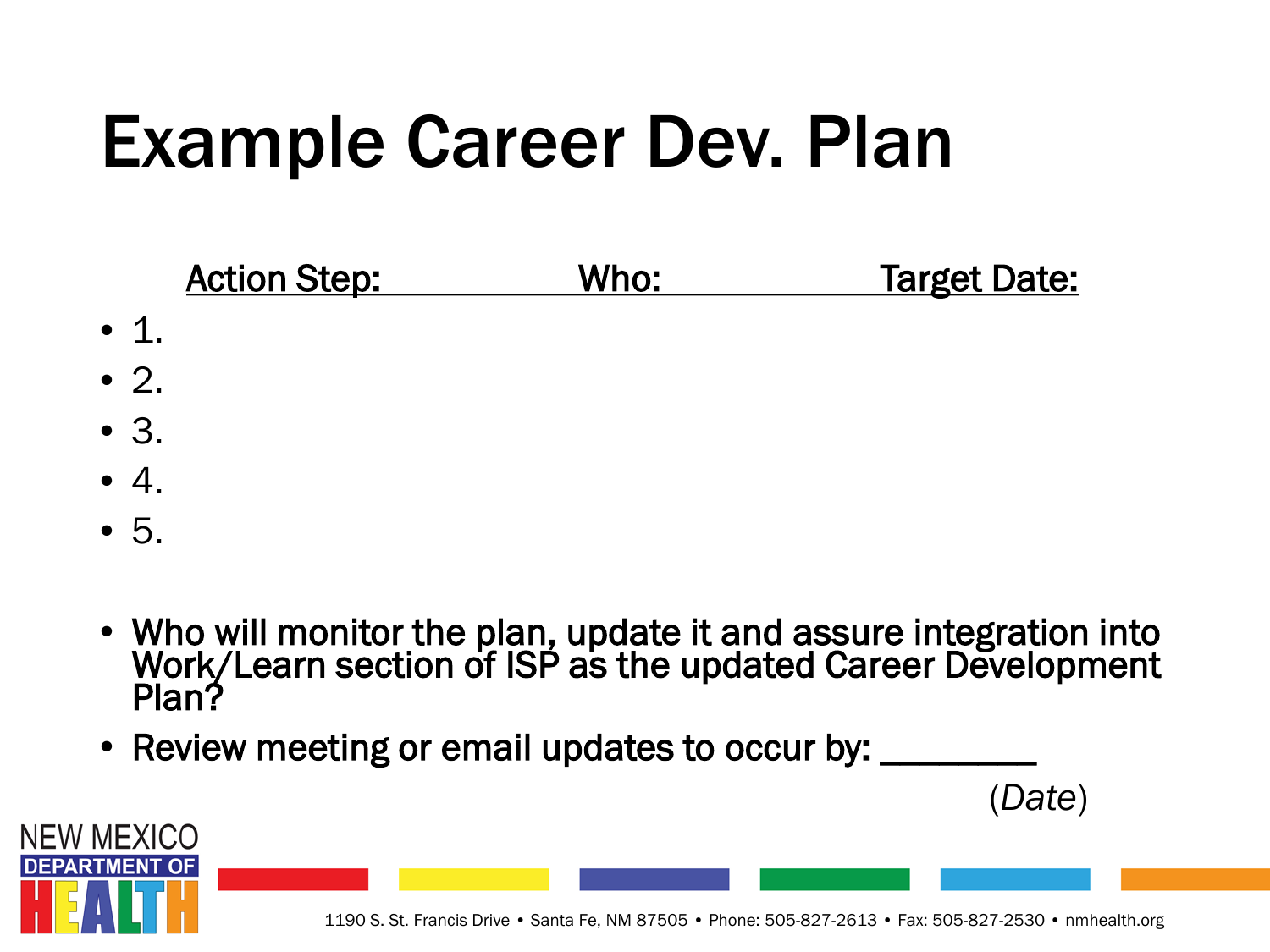# Best Practices (Not CORE Requirements)

- Assessments shall be performed in settings normally utilized whenever possible.
- Involve an experiential or discovery component, meaning that individuals with developmental disabilities experience community activities as a component of the assessment process.
- Information from staff members who are closest to the individual and who know the individual the best should be included in the assessment. Information gathered to compile the assessment should come from a variety of sources.
- Methods of gathering the needed information could include a document review, interviews, social or vocational observations in the community, a home visit<br>NEW MEXICO and/or a team meeting.

**PARTMENT OF**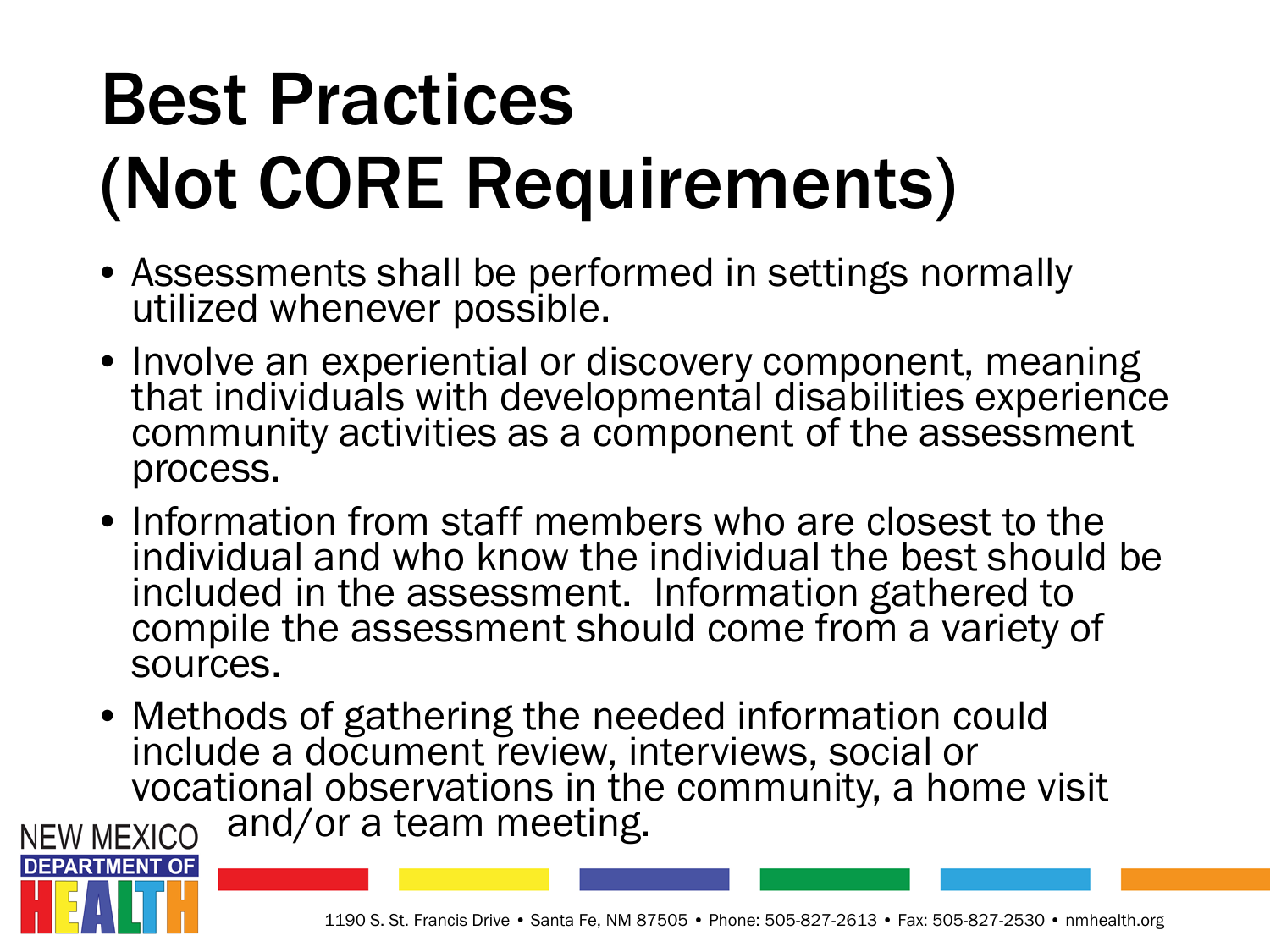# Person-Centered Planning - CIE

- Desire to work: Work section of the ISP to include a Vision statement for "Work/Learn" and a related desired outcome for employment;
- Outcomes may include:
	- A job

**MENT OF** 

- A promotion
- A new business
- Activities to lead to outcomes may include:
	- Skill development (functional or social)
	- Training in self-advocacy
	- Activities to make an informed choice about employment
	- $\sim$  Community integration and relationship building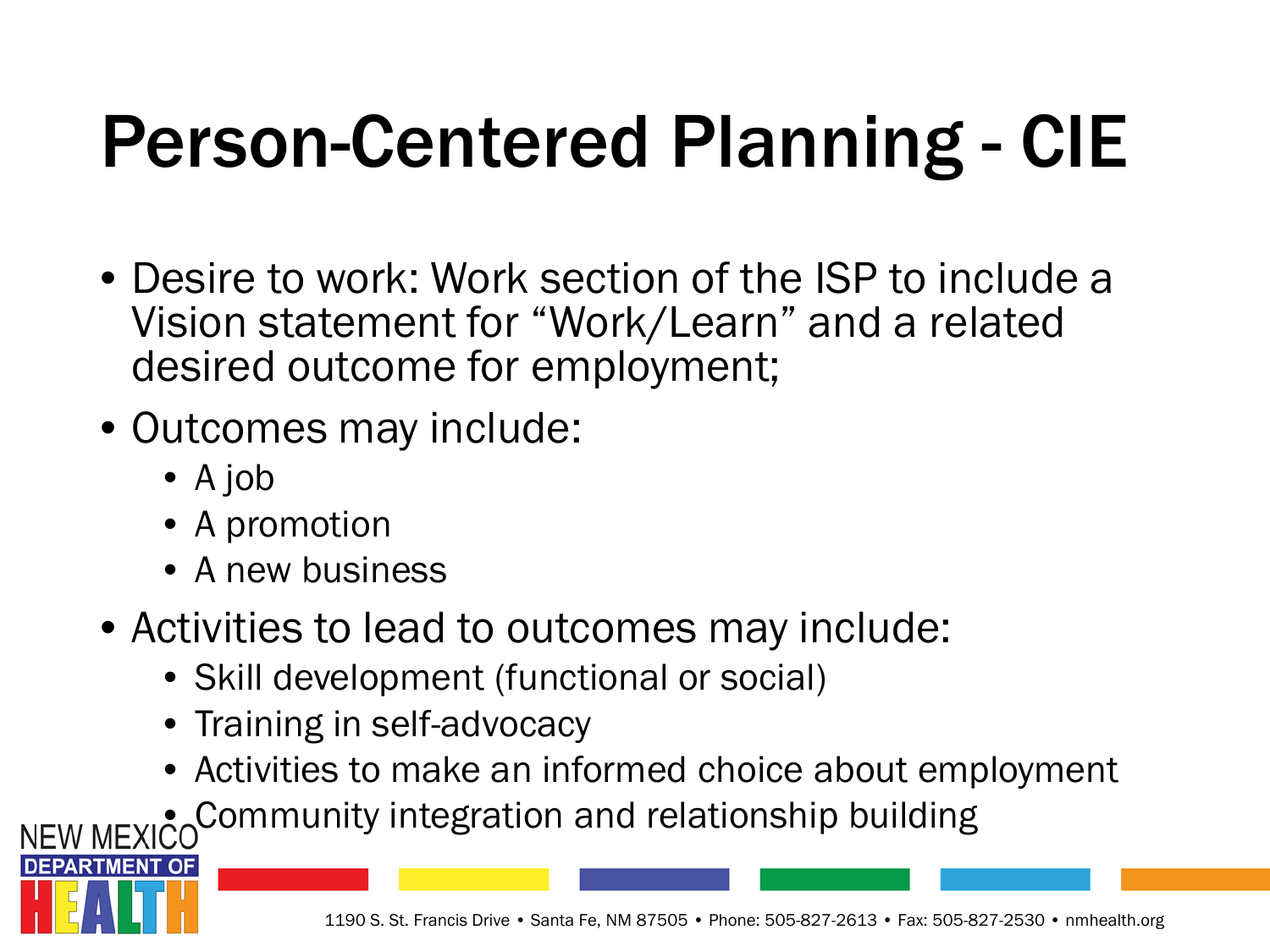# Guidelines for Demonstrated Need

- CIE Group Category 1
- Desire to work: Work section of the ISP to include a Vision statement for "Work/Learn" and a related desired outcome for employment; and
- Currently working;

NEW MEXICO

**MENT OF** 

• Range of minimal, intermittent or significant staff support and guidance is needed to complete job tasks including training, set up, and fulfillment of job responsibilities

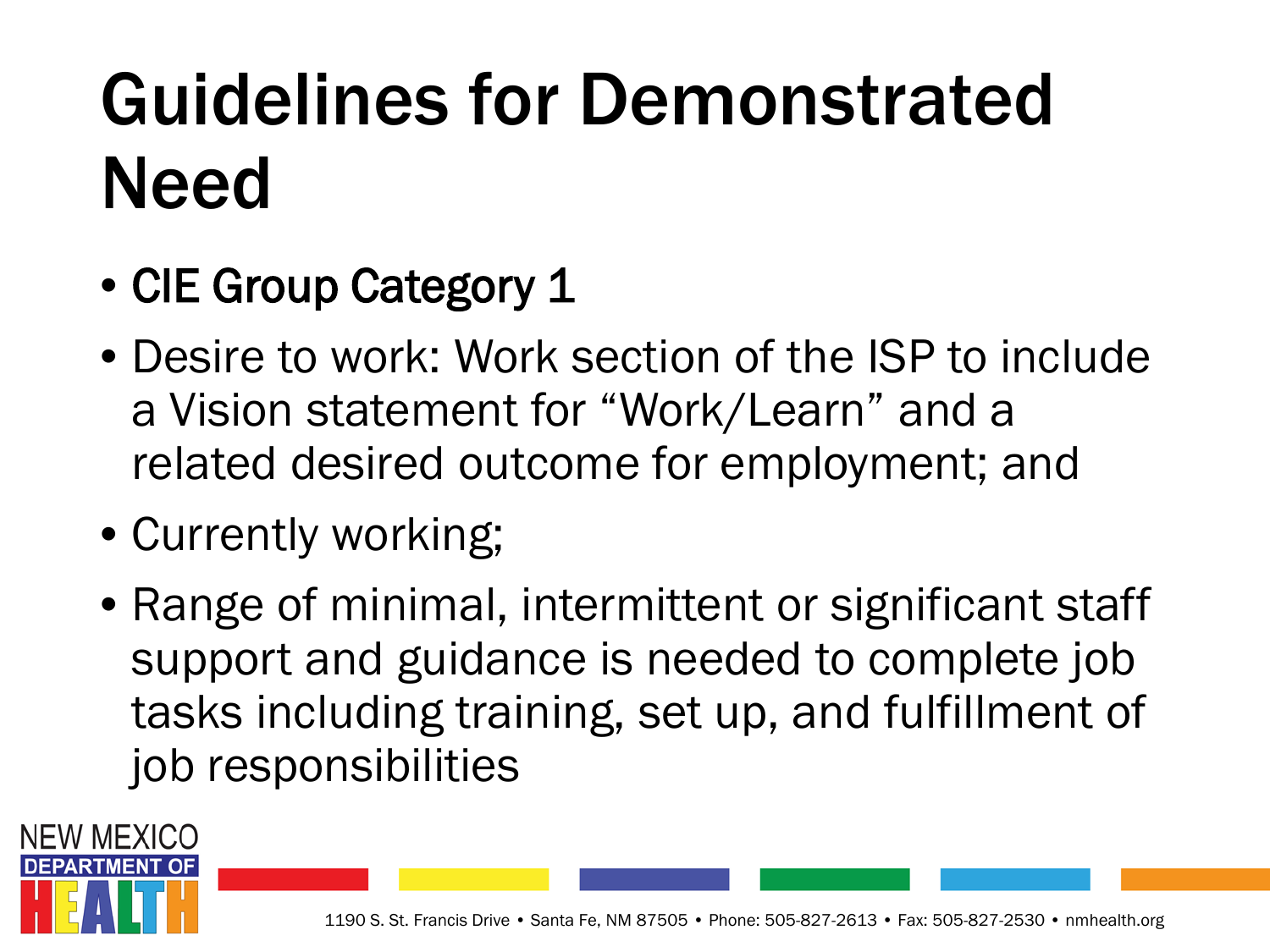# Guidelines for Demonstrated Need

- CIE Group Category 2 Extensive Support
- Must have met criteria for CIE Group Category 1
- Demonstrated a need for close supervision in order to complete job tasks;
- Support needs for this group are typically high and continuous throughout the work day;
- Support needs which are extensive or complex in nature and may relate to general, medical, and/or behavioral support needs drive the need for increased staff attention during all employment activities.
- May have support needs that are medical or behavioral in nature, that require accessing Adult nursing services including nursing training and oversight of Direct Support Personnel (DSP) for persons with specific medication and health needs; or
- May occasionally require one-to-one attention for specific tasks.

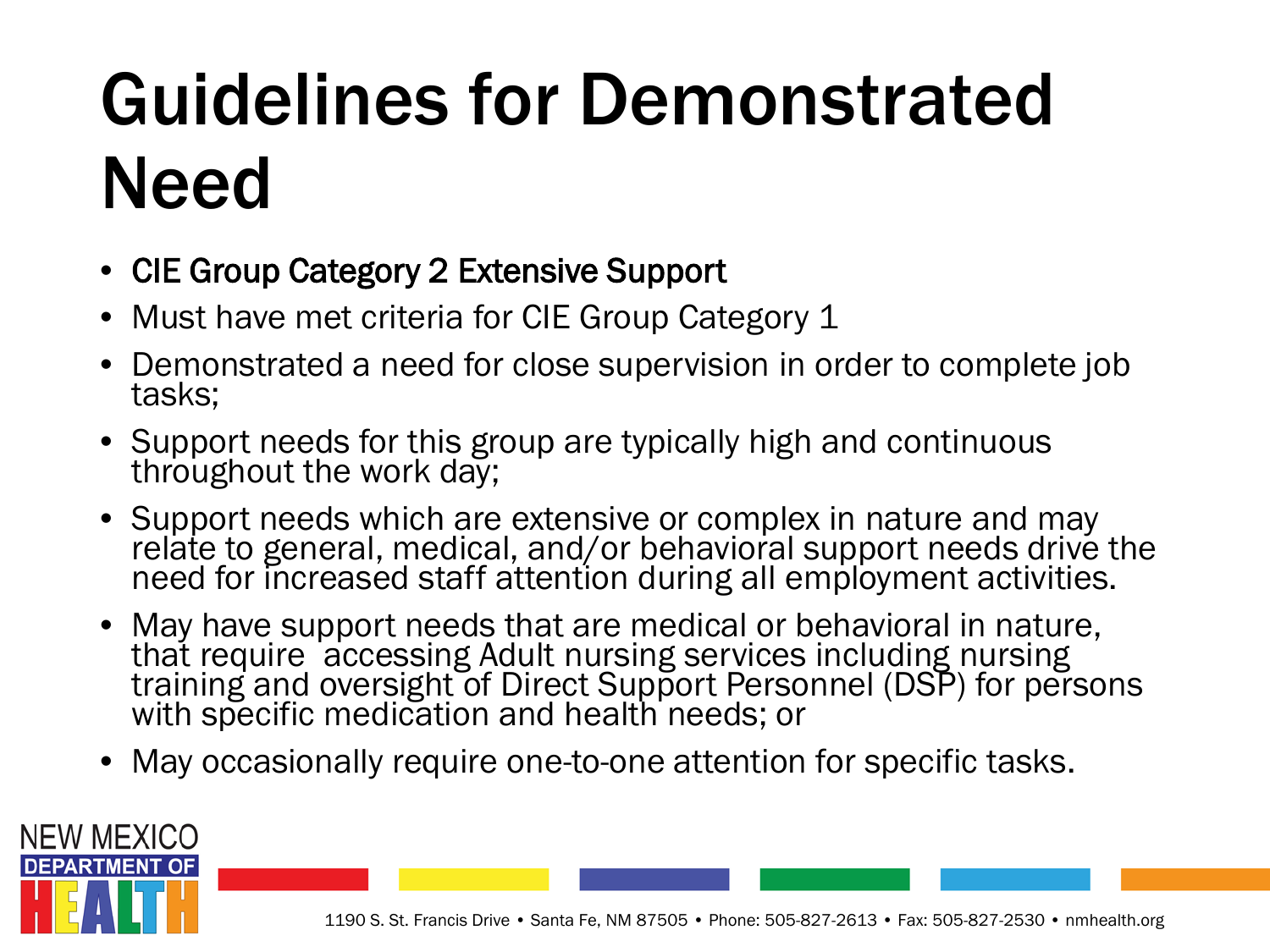# Person-Centered Planning - CCS

- Services must be related to a vision-driven outcome in the Live, Work, Fun or Meaningful Day area of the ISP.
- Outcomes may include:
	- Enhanced capacity for self-determination
	- Development of social networks
	- Contributing to his or her community
	- Establishing lasting community connections.
- Activities to lead to outcomes may include:
	- Skill development (functional or social)
	- Adult educational opportunities
	- Training in self-advocacy

'OF

• Activities to make an informed choice about employment

NEW MEXICOCommunity integration and relationship building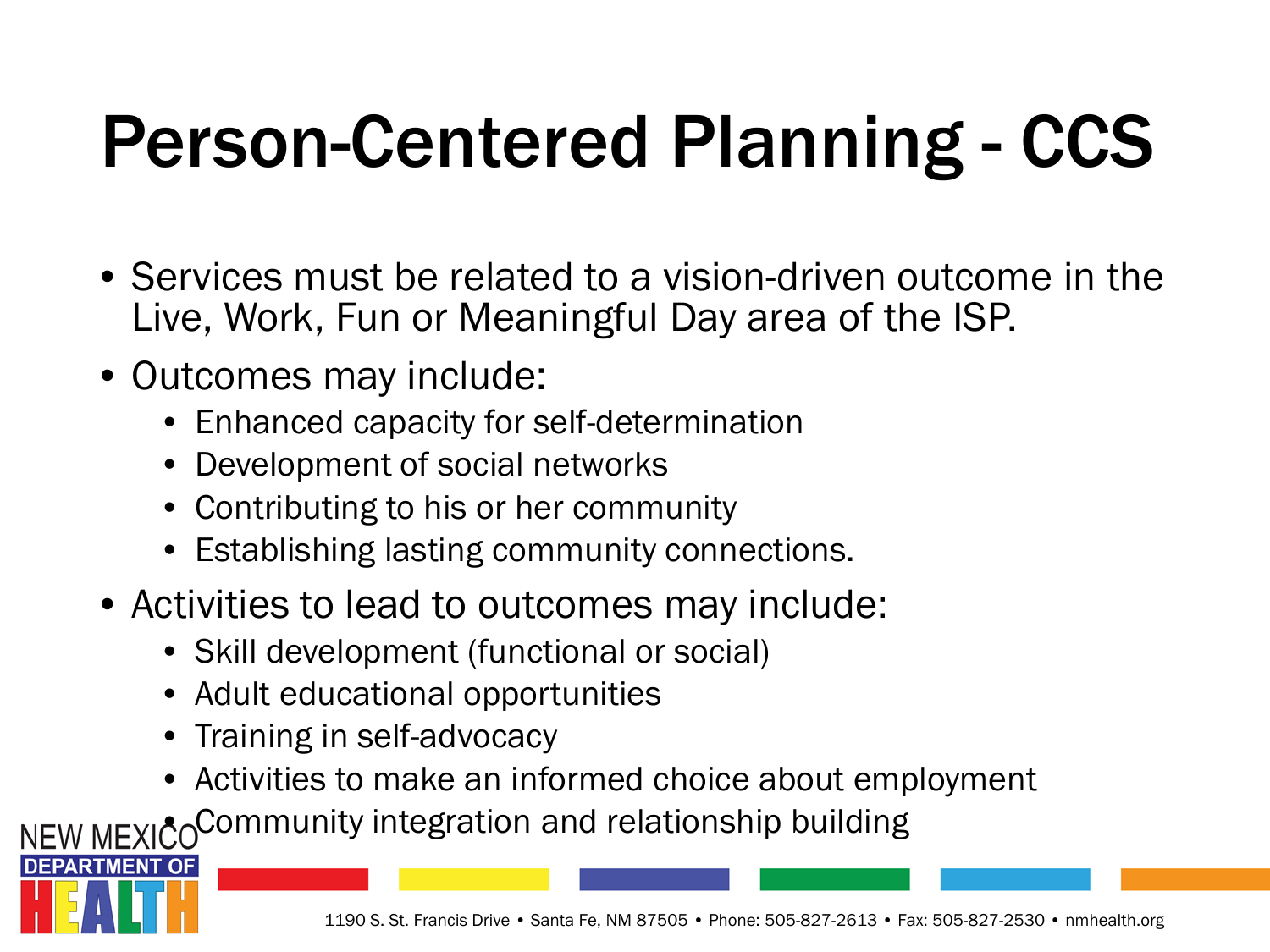# Guidelines for Demonstrated Need

• CCS Group Category 1

PARTMENT OF

- Service must be related to a Vision-driven desired outcome in the Live, Work, Fun area or the Meaningful Day area of the ISP; and
- May require one-to-one attention and may have support needs that are medical or behavioral in nature, that require nursing services but are supported in a group with a staffing ratio of as many as six service recipients per direct support personnel; or
- Nursing training and oversight of Direct Support Personnel (DSP) and nursing services may be needed for persons with specific medication and health needs; or
- Range of minimal, intermittent or significant staff support and guidance is needed to engage in many activities semi- independently or even independently in group and community settings.**NEW MEXICO**

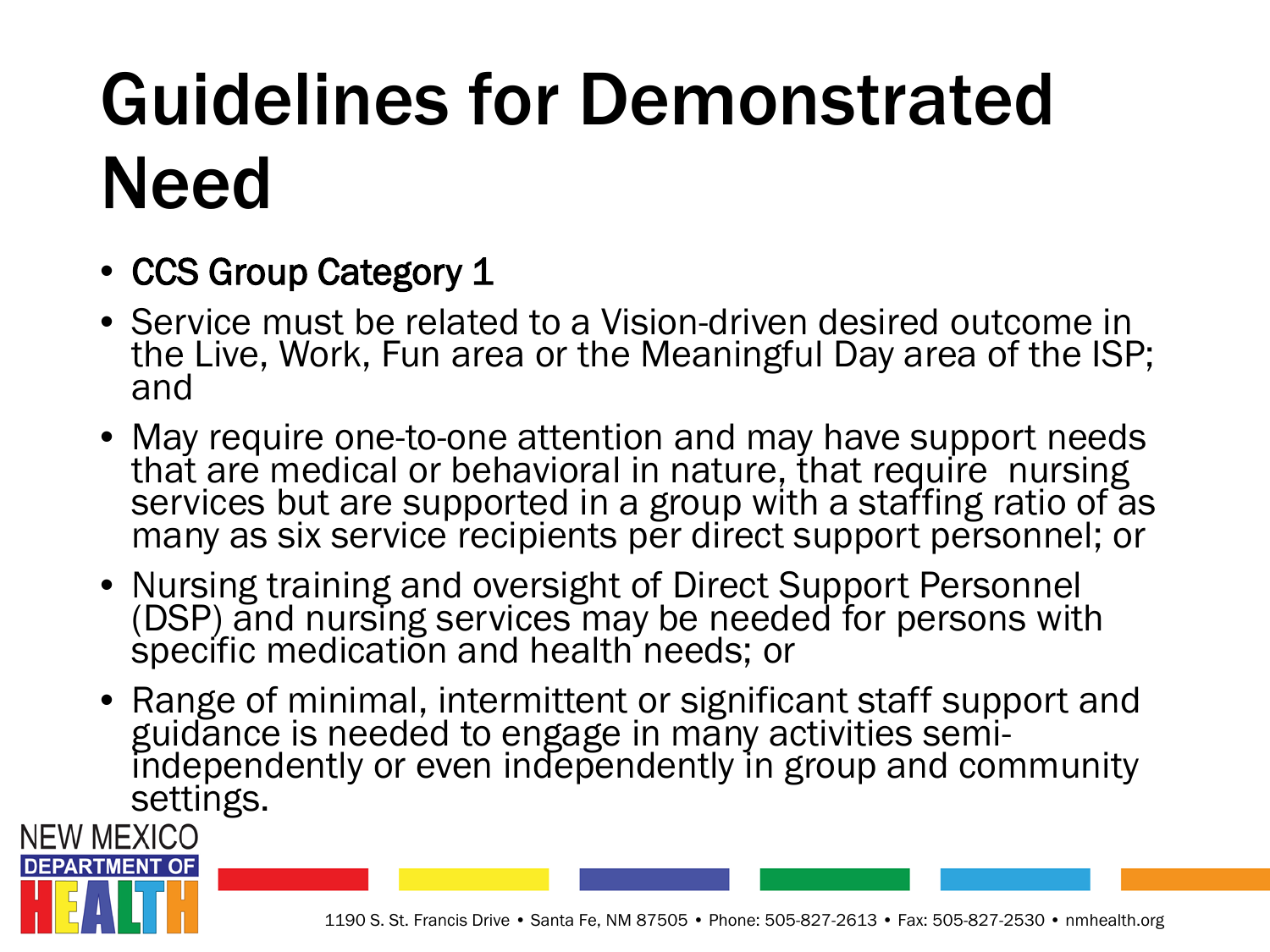# Guidelines for Demonstrated Need

- CCS Group Category 2 Extensive Support
- Must have met criteria for CCS Group Category 1, and
- Demonstrated a need for close, dedicated supervision to safely participate in group services in community settings, or
- Extensive or complex support needs that are medical or behavioral in nature, or which relate to general support needs drive the need for increased staff attention during all activities, or
- Nursing training and oversight of Direct Support Personnel (DSP) and nursing oversight may be needed for persons with specific medication and **NEW MEXICO**